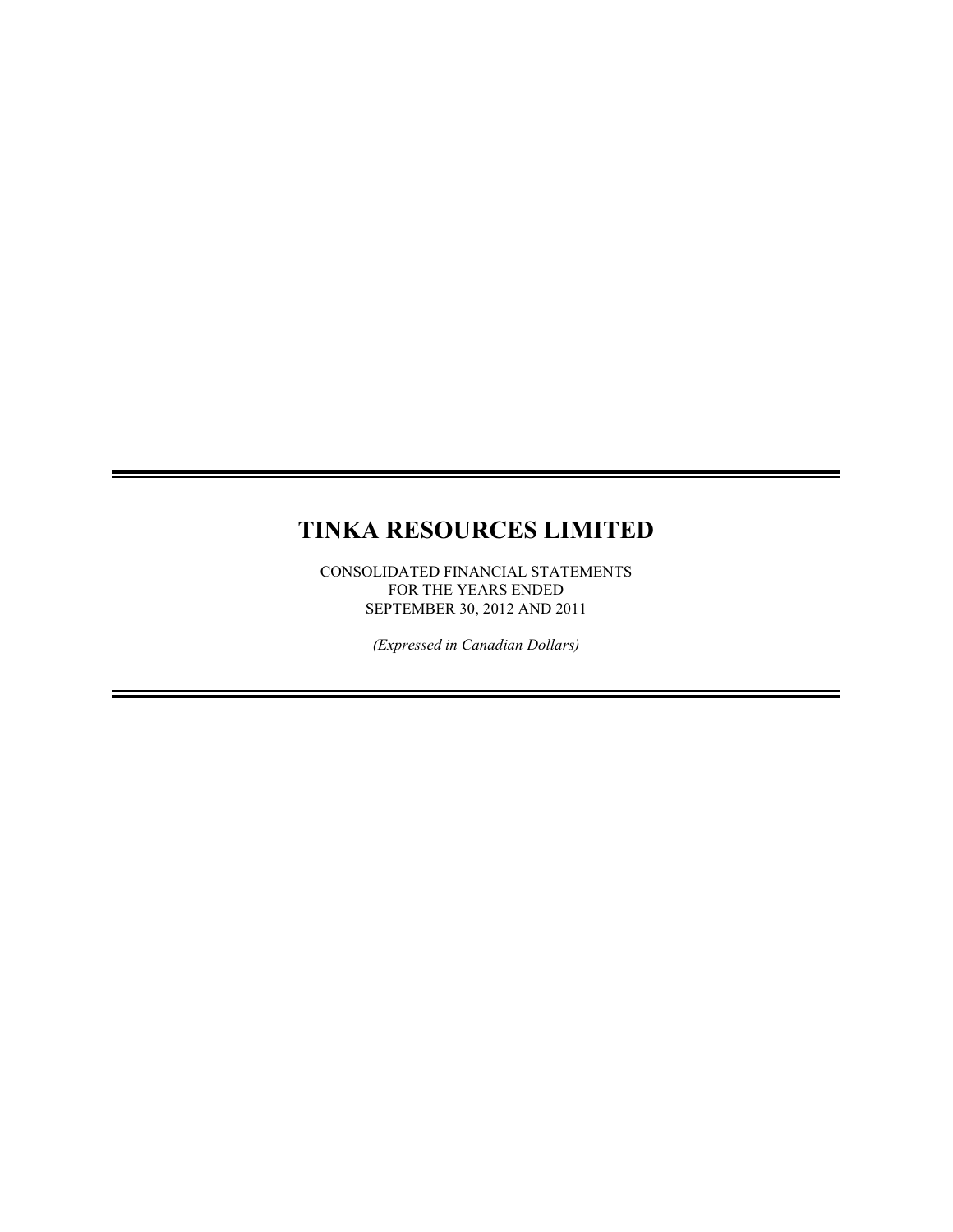

# **INDEPENDENT AUDITOR'S REPORT**

To the Shareholders of Tinka Resources Limited

We have audited the accompanying consolidated financial statements of Tinka Resources Limited, which comprise the consolidated statements of financial position as at September 30, 2012, September 30, 2011 and October 1, 2010, and the consolidated statements of comprehensive loss, statements of changes in equity and statements of cash flows for the years ended September 30, 2012 and September 30, 2011, and a summary of significant accounting policies and other explanatory information.

#### **Management's Responsibility for the Consolidated Financial Statements**

Management is responsible for the preparation and fair presentation of these consolidated financial statements in accordance with International Financial Reporting Standards, and for such internal control as management determines is necessary to enable the preparation of consolidated financial statements that are free from material misstatement, whether due to fraud or error.

#### **Auditor's Responsibility**

Our responsibility is to express an opinion on these consolidated financial statements based on our audits. We conducted our audits in accordance with Canadian generally accepted auditing standards. Those standards require that we comply with ethical requirements and plan and perform the audits to obtain reasonable assurance about whether the consolidated financial statements are free from material misstatement.

An audit involves performing procedures to obtain audit evidence about the amounts and disclosures in the consolidated financial statements. The procedures selected depend on the auditor's judgment, including the assessment of the risks of material misstatement of the consolidated financial statements, whether due to fraud or error. In making those risk assessments, the auditor considers internal control relevant to the entity's preparation and fair presentation of the consolidated financial statements in order to design audit procedures that are appropriate in the circumstances, but not for the purpose of expressing an opinion on the effectiveness of the entity's internal control. An audit also includes evaluating the appropriateness of accounting policies used and the reasonableness of accounting estimates made by management, as well as evaluating the overall presentation of the consolidated financial statements.

We believe that the audit evidence we have obtained in our audits is sufficient and appropriate to provide a basis for our audit opinion.

#### **Opinion**

In our opinion, the consolidated financial statements present fairly, in all material respects, the financial position of Tinka Resources Limited as at September 30, 2012, September 30, 2011 and October 1, 2010, and its financial performance and its cash flows for the years ended September 30, 2012 and September 30, 2011 in accordance with International Financial Reporting Standards.

**"D**&**H Group LLP"** 

**Chartered Accountants** 

Vancouver, B.C.<br>January 25, 2013

**D+H Group LLP Chartered Accountants** 10th Floor, 1333 West Broadway Vancouver, British Columbia Canada V6H 4C1

Telephone: 604 731 5881 Facsimile: 604 731 9923 Email: info@dhgroup.ca

www.DHaroup.ca A B.C. Limited Liability Partnership of Corporations

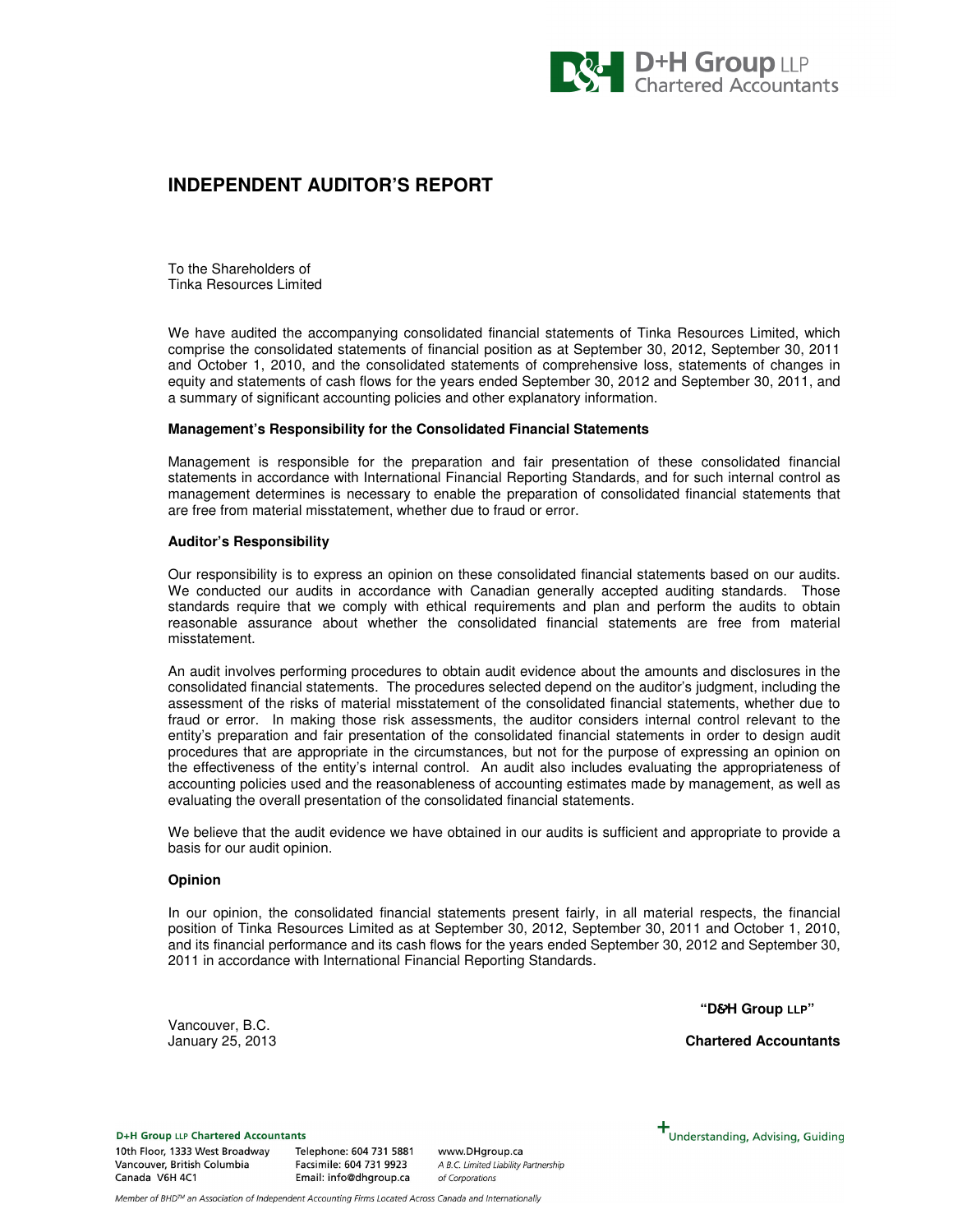# **TINKA RESOURCES LIMITED**

# **CONSOLIDATED STATEMENTS OF FINANCIAL POSITION**

*(Expressed in Canadian Dollars)*

|                                                                                                 | <b>Note</b>    | September 30,<br>2012<br>\$             | September 30,<br>2011<br>s<br>(Note $14$ ) | October 1,<br>2010<br>S<br>(Note $14$ ) |
|-------------------------------------------------------------------------------------------------|----------------|-----------------------------------------|--------------------------------------------|-----------------------------------------|
| <b>ASSETS</b>                                                                                   |                |                                         |                                            |                                         |
| <b>Current assets</b><br>Cash<br>Amounts receivable<br>Prepaid expenses                         | 4              | 2,220,006<br>11,520<br>27,272           | 4,475,807<br>41,026<br>45,611              | 884,144<br>6,450<br>14,754              |
| <b>Total current assets</b>                                                                     |                | 2,258,798                               | 4,562,444                                  | 905,348                                 |
| <b>Non-current assets</b><br>Property, plant and equipment<br>Exploration and evaluation assets | 5<br>6         | 65,958<br>5,469,838                     | 69,681<br>3,100,289                        | 4,108<br>2,228,824                      |
| <b>Total non-current assets</b>                                                                 |                | 5,535,796                               | 3,169,970                                  | 2,232,932                               |
| <b>TOTAL ASSETS</b>                                                                             |                | 7,794,594                               | 7,732,414                                  | 3,138,280                               |
| <b>LIABILITIES</b>                                                                              |                |                                         |                                            |                                         |
| <b>Current liabilities</b><br>Accounts payable and accrued liabilities                          |                | 123,650                                 | 58,277                                     | 91,628                                  |
| <b>TOTAL LIABILITIES</b>                                                                        |                | 123,650                                 | 58,277                                     | 91,628                                  |
| <b>SHAREHOLDERS' EQUITY</b><br>Share capital<br>Share-based payments reserve<br>Deficit         | $\overline{7}$ | 16,609,518<br>2,153,851<br>(11,092,425) | 14,836,393<br>1,234,833<br>(8,397,089)     | 9,599,417<br>1,063,937<br>(7,616,702)   |
| <b>TOTAL SHAREHOLDERS' EQUITY</b>                                                               |                | 7,670,944                               | 7,674,137                                  | 3,046,652                               |
| TOTAL LIABILITIES AND SHAREHOLDERS' EQUITY                                                      |                | 7,794,594                               | 7,732,414                                  | 3,138,280                               |

 $\mathcal{L}_\mathcal{L} = \{ \mathcal{L}_\mathcal{L} = \{ \mathcal{L}_\mathcal{L} = \{ \mathcal{L}_\mathcal{L} = \{ \mathcal{L}_\mathcal{L} = \{ \mathcal{L}_\mathcal{L} = \{ \mathcal{L}_\mathcal{L} = \{ \mathcal{L}_\mathcal{L} = \{ \mathcal{L}_\mathcal{L} = \{ \mathcal{L}_\mathcal{L} = \{ \mathcal{L}_\mathcal{L} = \{ \mathcal{L}_\mathcal{L} = \{ \mathcal{L}_\mathcal{L} = \{ \mathcal{L}_\mathcal{L} = \{ \mathcal{L}_\mathcal{$ 

**Events after the Reporting Period** - see Note 13

These consolidated financial statements were approved for issue by the Board of Directors on January 25, 2013 and are signed on its behalf by:

*/s/ Andrew Carter /s/ Nick DeMare* Andrew Carter Nick Del Nick De Director Nick De Director Director Director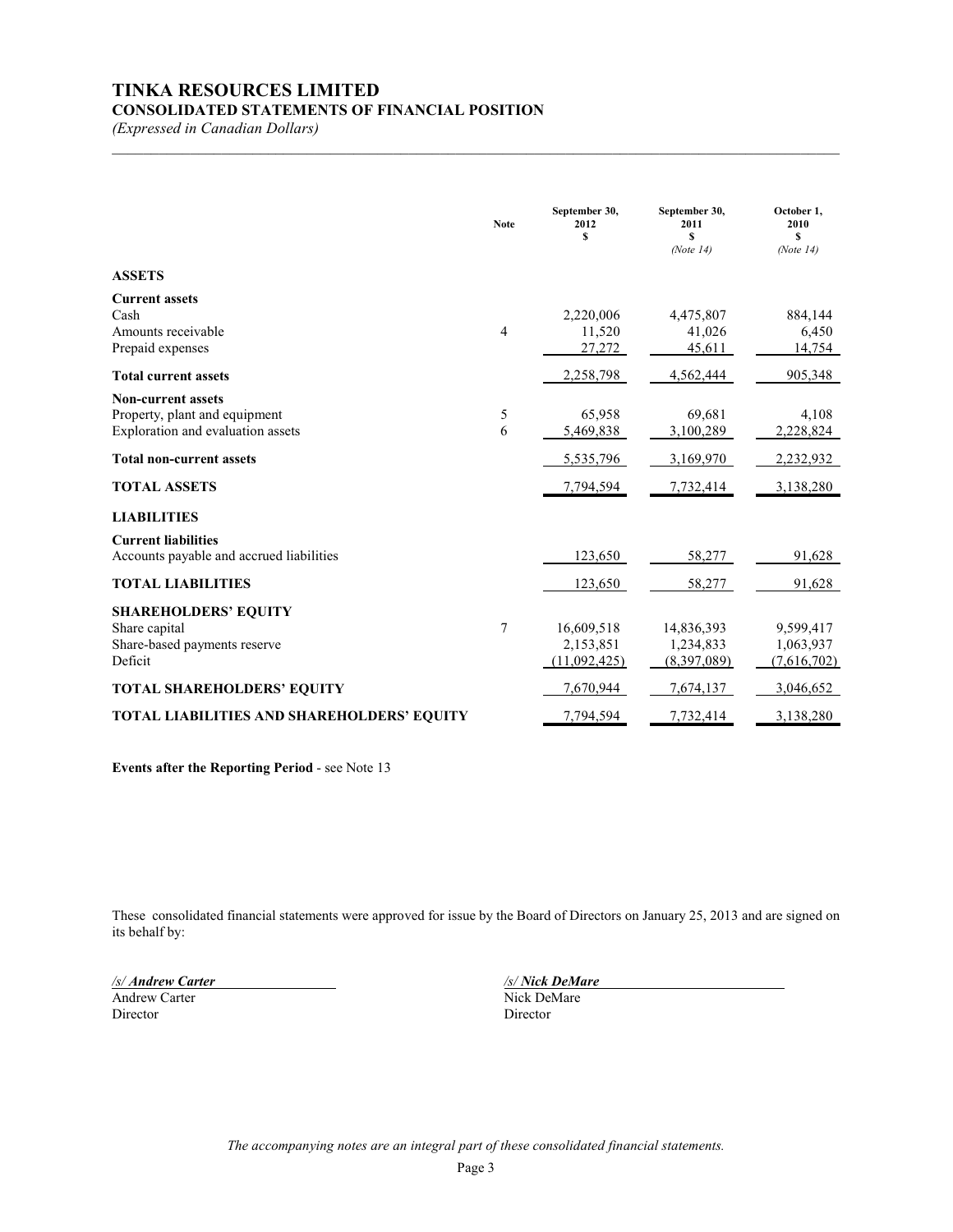# **TINKA RESOURCES LIMITED CONSOLIDATED STATEMENTS OF COMPREHENSIVE LOSS**

*(Expressed in Canadian Dollars)*

|                                                                          |             | <b>Year Ended September 30</b> |                   |  |
|--------------------------------------------------------------------------|-------------|--------------------------------|-------------------|--|
|                                                                          | <b>Note</b> | 2012                           | 2011              |  |
|                                                                          |             | \$                             | S<br>(Note $14$ ) |  |
| <b>Expenses</b>                                                          |             |                                |                   |  |
| Accounting and administration                                            |             | 35,174                         | 36,281            |  |
| Depreciation of property, plant and equipment                            |             | 1,541                          | 2,105             |  |
| Audit                                                                    |             | 31,956                         | 26,778            |  |
| Consulting                                                               |             | 25,386                         | 27,979            |  |
| Corporate development                                                    |             | 70,406                         | 19,747            |  |
| General exploration                                                      |             | 109,182                        | 38,040            |  |
| Investment conferences                                                   |             | 16,879                         | 27,809            |  |
| Investor relations                                                       |             | 68,000                         | 36,000            |  |
| Legal                                                                    |             | 21,705                         | 4,382             |  |
| Management fees                                                          |             | 96,000                         | 96,000            |  |
| Office                                                                   |             | 51,296                         | 16,080            |  |
| Regulatory                                                               |             | 12,746                         | 9,663             |  |
| Rent                                                                     |             | 42,289                         | 35,878            |  |
| Salaries, wages and benefits                                             |             | 146,378                        | 136,176           |  |
| Shareholder costs                                                        |             | 9,253                          | 6,684             |  |
| Share-based compensation                                                 | 7(d)        | 1,121,057                      | 262,919           |  |
| Transfer agent                                                           |             | 9,221                          | 13,353            |  |
| Travel and related                                                       |             | 37,446                         | 10,243            |  |
|                                                                          |             | 1,905,915                      | 806,117           |  |
| Loss before other items                                                  |             | (1,905,915)                    | (806, 117)        |  |
| <b>Other items</b>                                                       |             |                                |                   |  |
| Interest income                                                          |             | 23,037                         | 8,233             |  |
| Foreign exchange (loss) gain                                             |             | (78, 555)                      | 17,497            |  |
| Impairment of exploration and evaluation assets                          | 6           | (733,903)                      |                   |  |
|                                                                          |             | (789, 421)                     | 25,730            |  |
| Net loss and comprehensive loss for the year                             |             | (2,695,336)                    | (780, 387)        |  |
| Loss per share - basic and diluted                                       |             | \$(0.04)                       | \$(0.02)          |  |
| Weighted average number of common shares outstanding - basic and diluted |             | 68,148,033                     | 51,615,661        |  |

 $\mathcal{L}_\text{max} = \mathcal{L}_\text{max} = \mathcal{L}_\text{max} = \mathcal{L}_\text{max} = \mathcal{L}_\text{max} = \mathcal{L}_\text{max} = \mathcal{L}_\text{max} = \mathcal{L}_\text{max} = \mathcal{L}_\text{max} = \mathcal{L}_\text{max} = \mathcal{L}_\text{max} = \mathcal{L}_\text{max} = \mathcal{L}_\text{max} = \mathcal{L}_\text{max} = \mathcal{L}_\text{max} = \mathcal{L}_\text{max} = \mathcal{L}_\text{max} = \mathcal{L}_\text{max} = \mathcal{$ 

*The accompanying notes are an integral part of these consolidated financial statements.*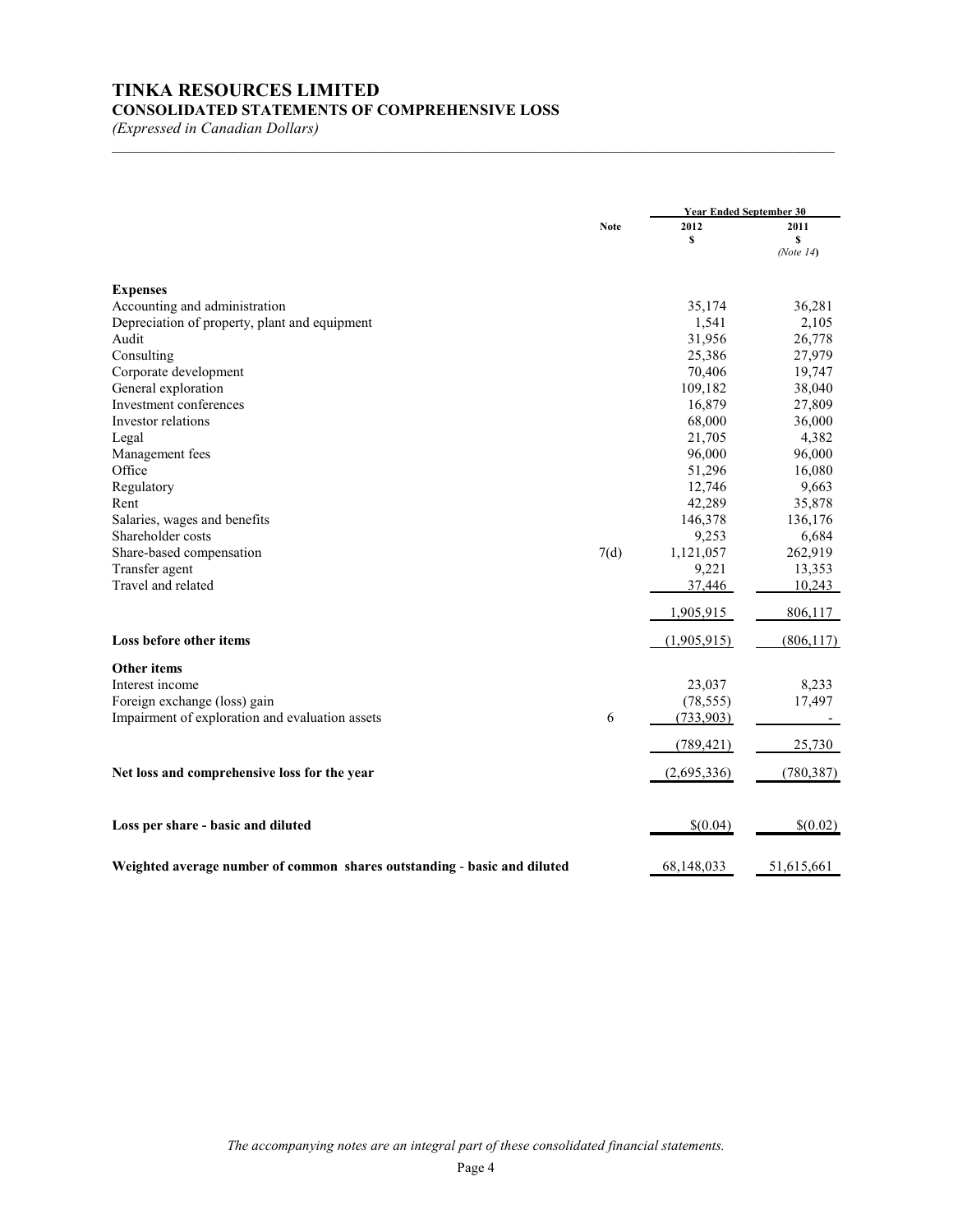# **TINKA RESOURCES LIMITED CONSOLIDATED STATEMENTS OF CHANGES IN EQUITY**

*(Expressed in Canadian Dollars)*

|                                               | <b>Year Ended September 30, 2012</b> |                      |                                                  |              |                        |
|-----------------------------------------------|--------------------------------------|----------------------|--------------------------------------------------|--------------|------------------------|
|                                               |                                      | <b>Share Capital</b> |                                                  |              |                        |
|                                               | Number of<br><b>Shares</b>           | Amount               | <b>Share-Based</b><br><b>Payments</b><br>Reserve | Deficit      | Total<br><b>Equity</b> |
| <b>Balance on October 1, 2011</b>             | 66,010,511                           | 14,836,393           | 1,234,833                                        | (8,397,089)  | 7,674,137              |
| Common shares issued for:                     |                                      |                      |                                                  |              |                        |
| Cash - exercise of share options              | 1,450,000                            | 176,500              |                                                  |              | 176,500                |
| Cash - exercise of warrants                   | 2,385,000                            | 1,192,500            |                                                  |              | 1,192,500              |
| Cash - exercise of Agent's Options Units      | 577,388                              | 202,086              |                                                  |              | 202,086                |
| Share-based compensation on share options     |                                      |                      | 1,121,057                                        |              | 1,121,057              |
| Transfer on exercise of share options         |                                      | 129,637              | (129, 637)                                       |              |                        |
| Transfer on exercise of Agent's Options Units |                                      | 72,402               | (72, 402)                                        |              |                        |
| Net loss                                      |                                      |                      |                                                  | (2,695,336)  | (2,695,336)            |
| <b>Balance at September 30, 2012</b>          | 70,422,899                           | 16,609,518           | 2,153,851                                        | (11,092,425) | 7,670,944              |

 $\mathcal{L}_\text{max} = \mathcal{L}_\text{max} = \mathcal{L}_\text{max} = \mathcal{L}_\text{max} = \mathcal{L}_\text{max} = \mathcal{L}_\text{max} = \mathcal{L}_\text{max} = \mathcal{L}_\text{max} = \mathcal{L}_\text{max} = \mathcal{L}_\text{max} = \mathcal{L}_\text{max} = \mathcal{L}_\text{max} = \mathcal{L}_\text{max} = \mathcal{L}_\text{max} = \mathcal{L}_\text{max} = \mathcal{L}_\text{max} = \mathcal{L}_\text{max} = \mathcal{L}_\text{max} = \mathcal{$ 

|                                           | Year Ended September 30, 2011 |                     |                                                               |               |                               |  |
|-------------------------------------------|-------------------------------|---------------------|---------------------------------------------------------------|---------------|-------------------------------|--|
|                                           | <b>Share Capital</b>          |                     |                                                               |               |                               |  |
|                                           | Number of<br><b>Shares</b>    | <b>Amount</b><br>\$ | <b>Share-Based</b><br><b>Payments</b><br><b>Reserve</b><br>\$ | Deficit<br>\$ | <b>Total</b><br><b>Equity</b> |  |
| <b>Balance on October 1, 2010</b>         | 40,566,011                    | 9,599,417           | 1,063,937                                                     | (7,616,702)   | 3,046,652                     |  |
| Common shares issued for:                 |                               |                     |                                                               |               |                               |  |
| Cash - private placements                 | 7,950,000                     | 2,782,500           |                                                               |               | 2,782,500                     |  |
| Cash - exercise of share options          | 842,500                       | 188,250             |                                                               |               | 188,250                       |  |
| Cash - exercise of warrants               | 16,652,000                    | 2,497,800           |                                                               |               | 2,497,800                     |  |
| Share issue costs                         |                               | (413,882)           |                                                               |               | (413,882)                     |  |
| Share-based compensation on share options |                               |                     | 262,919                                                       |               | 262,919                       |  |
| Share-based compensation on Agent's       |                               |                     |                                                               |               |                               |  |
| <b>Option Units</b>                       |                               |                     | 90,285                                                        |               | 90,285                        |  |
| Transfer on exercise of share options     |                               | 111,220             | (111,220)                                                     |               |                               |  |
| Transfer on exercise of agent's warrants  |                               | 71,088              | (71,088)                                                      |               |                               |  |
| Net loss                                  |                               |                     |                                                               | (780,387)     | (780, 387)                    |  |
| <b>Balance at September 30, 2011</b>      | 66,010,511                    | 14,836,393          | 1,234,833                                                     | (8,397,089)   | 7,674,137                     |  |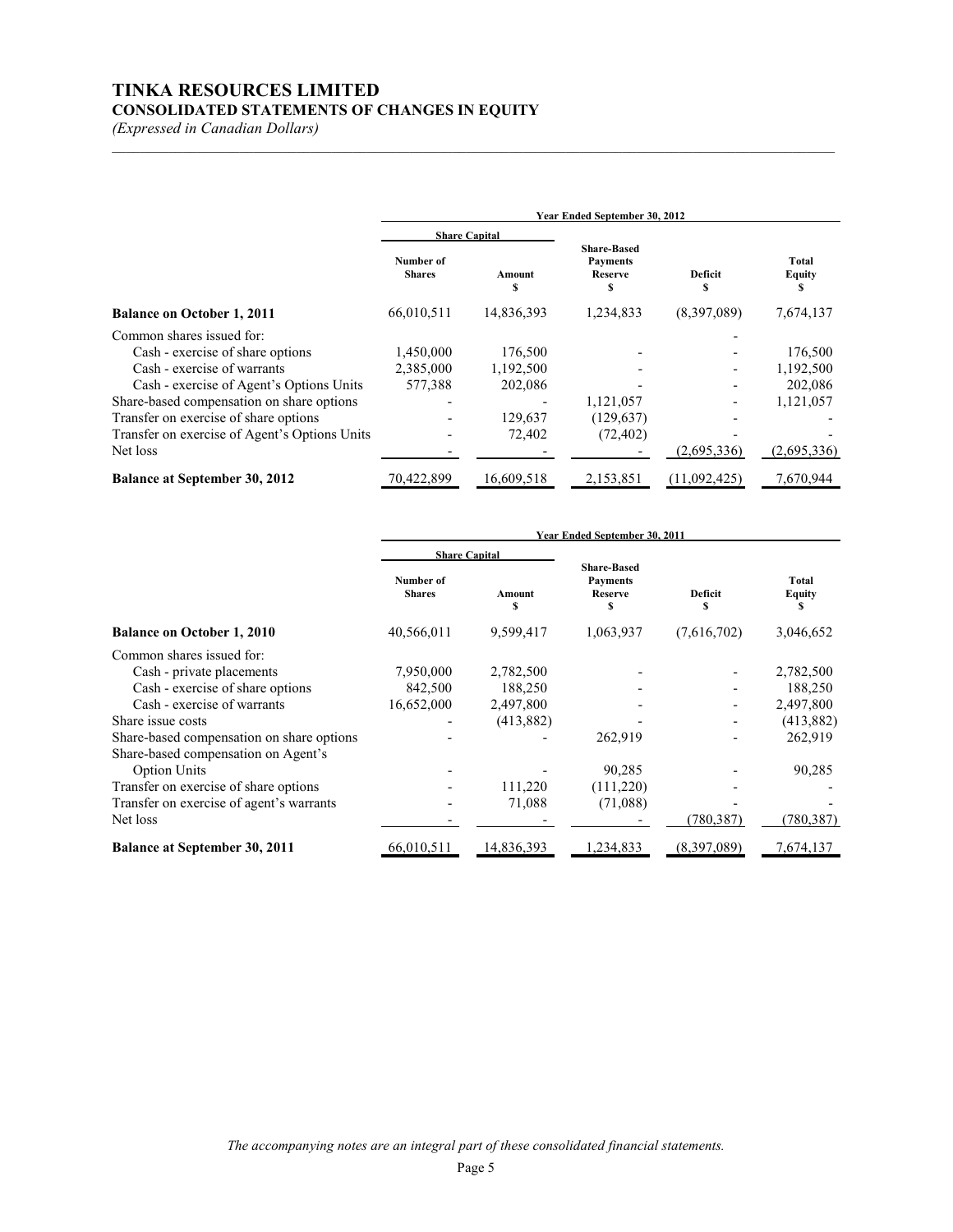# **TINKA RESOURCES LIMITED CONSOLIDATED STATEMENTS OF CASH FLOWS**

*(Expressed in Canadian Dollars)*

|                                                                 | <b>Year Ended September 30.</b> |            |
|-----------------------------------------------------------------|---------------------------------|------------|
|                                                                 | 2012<br>\$                      | 2011<br>s  |
|                                                                 |                                 |            |
| <b>Operating activities</b><br>Net loss for the year            | (2,695,336)                     | (780, 387) |
| Adjustments for:                                                |                                 |            |
| Depreciation of property, plant and equipment                   | 1,541                           | 2,105      |
| Share-based compensation                                        | 1,121,057                       | 262,919    |
| Impairment of exploration and evaluation assets                 | 733,903                         |            |
|                                                                 | (838, 835)                      | (515, 363) |
| Changes in non-cash working capital items:                      |                                 |            |
| Decrease (increase) in amounts receivable                       | 29,506                          | (34, 576)  |
| Decrease (increase) in prepaid expenses                         | 18,339                          | (30, 857)  |
| Increase (decrease) in accounts payable and accrued liabilities | 5,249                           | (64,968)   |
|                                                                 | 53,094                          | (130, 401) |
| Net cash used in operating activities                           | (785, 741)                      | (645, 764) |
| <b>Investing activities</b>                                     |                                 |            |
| Expenditures on exploration and evaluation assets               | (3,019,035)                     | (830, 224) |
| Purchase of property, plant and equipment                       | (22, 111)                       | (77, 302)  |
| Net cash used in investing activities                           | (3,041,146)                     | (907, 526) |
| <b>Financing activities</b>                                     |                                 |            |
| Issuance of common shares                                       | 1,571,086                       | 5,468,550  |
| Share issue costs                                               |                                 | (323, 597) |
| Net cash generated from financing activities                    | 1,571,086                       | 5,144,953  |
| Net change in cash                                              | (2,255,801)                     | 3,591,663  |
| Cash at beginning of year                                       | 4,475,807                       | 884,144    |
| Cash at end of year                                             | 2,220,006                       | 4,475,807  |
|                                                                 |                                 |            |
| <b>Cash comprises:</b>                                          |                                 |            |
| Cash in bank                                                    | 2,220,006                       | 3,772,484  |
| Demand deposits                                                 |                                 | 703,323    |
|                                                                 | 2,220,006                       | 4,475,807  |

\_\_\_\_\_\_\_\_\_\_\_\_\_\_\_\_\_\_\_\_\_\_\_\_\_\_\_\_\_\_\_\_\_\_\_\_\_\_\_\_\_\_\_\_\_\_\_\_\_\_\_\_\_\_\_\_\_\_\_\_\_\_\_\_\_\_\_\_\_\_\_\_\_\_\_\_\_\_\_\_\_\_\_\_\_\_\_\_\_\_\_\_\_\_\_\_\_\_\_\_\_\_\_

**Supplemental cash flow information** - See Note 12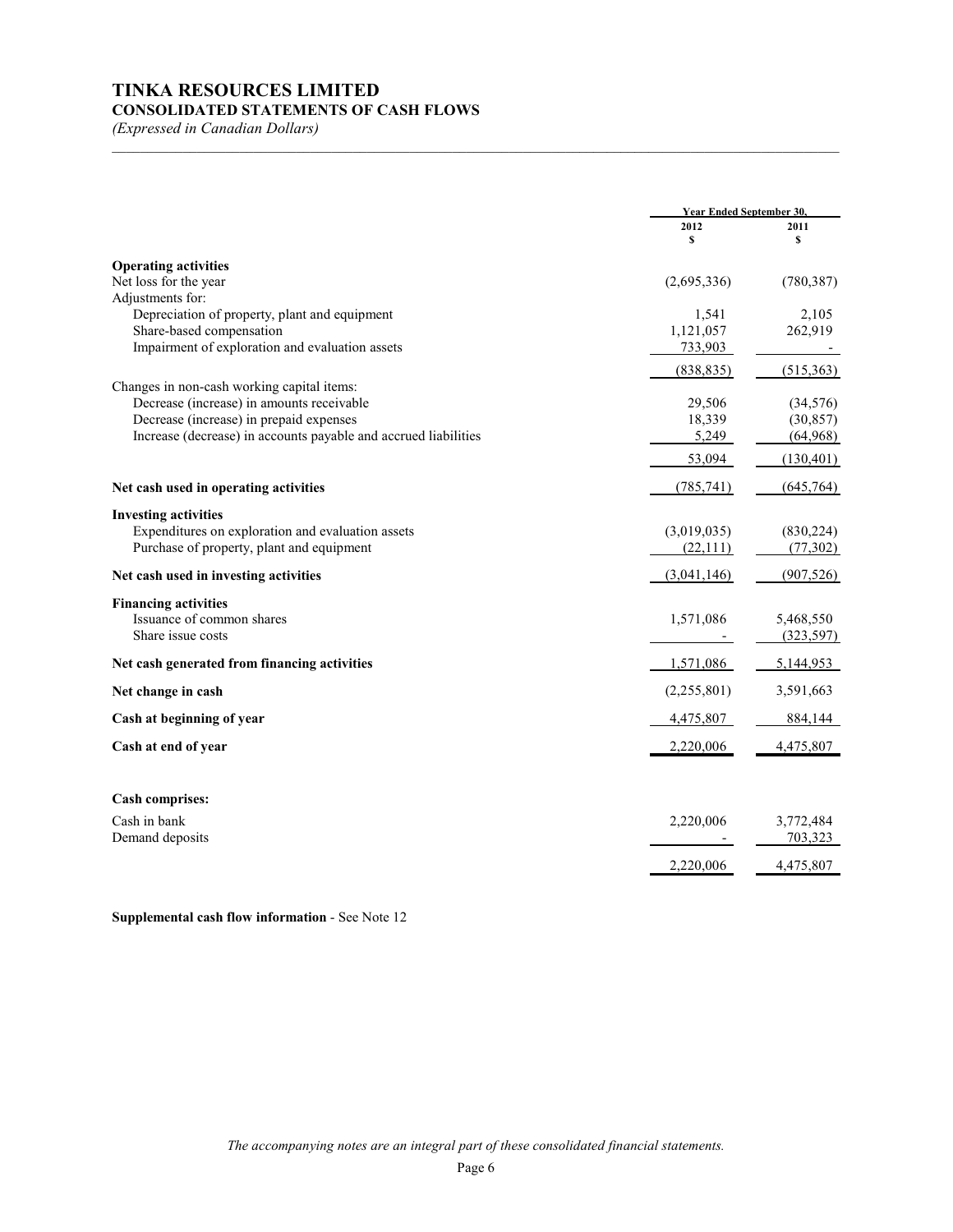#### **1. Nature of Operations**

Tinka Resources Limited (the "Company") was incorporated on September 15, 1987 under the provisions of the Company Act (British Columbia). The Company is listed and traded on the TSX Venture Exchange ("TSXV") under the symbol "TK". The Company's principal office is located at #1305 - 1090 West Georgia Street, Vancouver, British Columbia, V6E 3V7 Canada.

**\_\_\_\_\_\_\_\_\_\_\_\_\_\_\_\_\_\_\_\_\_\_\_\_\_\_\_\_\_\_\_\_\_\_\_\_\_\_\_\_\_\_\_\_\_\_\_\_\_\_\_\_\_\_\_\_\_\_\_\_\_\_\_\_\_\_\_\_\_\_\_\_\_\_\_\_\_\_\_\_\_\_\_\_\_\_\_\_\_\_\_\_\_**

The Company is a junior mineral exploration company currently engaged in the acquisition and exploration of precious metals on mineral properties located in Peru. On the basis of information to date, the Company has not yet determined whether these properties contain economically recoverable ore reserves. The underlying value of the mineral resource interests is entirely dependent on the existence of economically recoverable reserves, the ability of the Company to obtain the necessary financing to complete development and upon future profitable production. Mineral resource interests represent costs incurred to date, less amounts amortized and/or written off, and do not necessarily represent present or future values.

As at September 30, 2012 the Company had cash of \$2,220,006 and working capital in the amount of \$2,135,148. These consolidated financial statements have been prepared on a going concern basis which assumes that the Company will be able to realize its assets and discharge its liabilities in the normal course of business operations for the foreseeable future. The Company's ability to continue as a going concern is dependent upon the ability of the Company to obtain the necessary financing to develop properties and to establish future profitable production. To date the Company has not earned significant revenues and is considered to be in the exploration stage. The Company's operations are funded from equity financings which are dependent upon many external factors and may be difficult to impossible to secure or raise when required. Management considers that the Company has adequate resources to maintain its core operations and planned exploration programs on its existing mineral resource interests for the next twelve months. The Company recognizes that exploration expenditures maychange with ongoing results and, as a result, it may be required to obtain additional financing. While the Company has been successful in securing financings in the past, there can be no assurance that it will be able to do so in the future. The consolidated financial statements do not reflect any adjustments related to conditions that occurred subsequent to September 30, 2012.

See also Note 13.

#### **2. Basis of ,Preparation and Adoption of IFRS**

#### *Adoption of International Financial Reporting Standards ("IFRS") and Statement of Compliance*

These are the Company'sfirst annual consolidated financial statements prepared in accordance with IFRS as issued by the International Accounting Standards Board ("IASB"). The Company has applied *First-Time Adoption of International Financial Reporting Standards* ("IFRS 1") on the transition from previous Canadian Generally Accepted Accounting Principles ("Canadian GAAP") to IFRS and the impact of the transition is explained in Note 14, including the effects of the transition to IFRS on the Company's financial position, equity, comprehensive loss and cash flows.

Subject to the application of the transition elections described in Note 14, the accounting policies applied in these consolidated financial statements and described below, have been applied consistently to all periods presented, including the opening statement of financial position as at October 1, 2010 (the Company's "Transition Date"), except where the Company applied certain exemptions upon transition to IFRS.

#### *Basis of Preparation*

The Company's consolidated financial statements have been prepared on the historical cost basis except for the revaluation of certain financial assets and financial liabilities to fair value. The comparative figures presented in these consolidated financial statements are in accordance with IFRS and any changes from figures previously reported under Canadian GAAP have been disclosed in Note 14.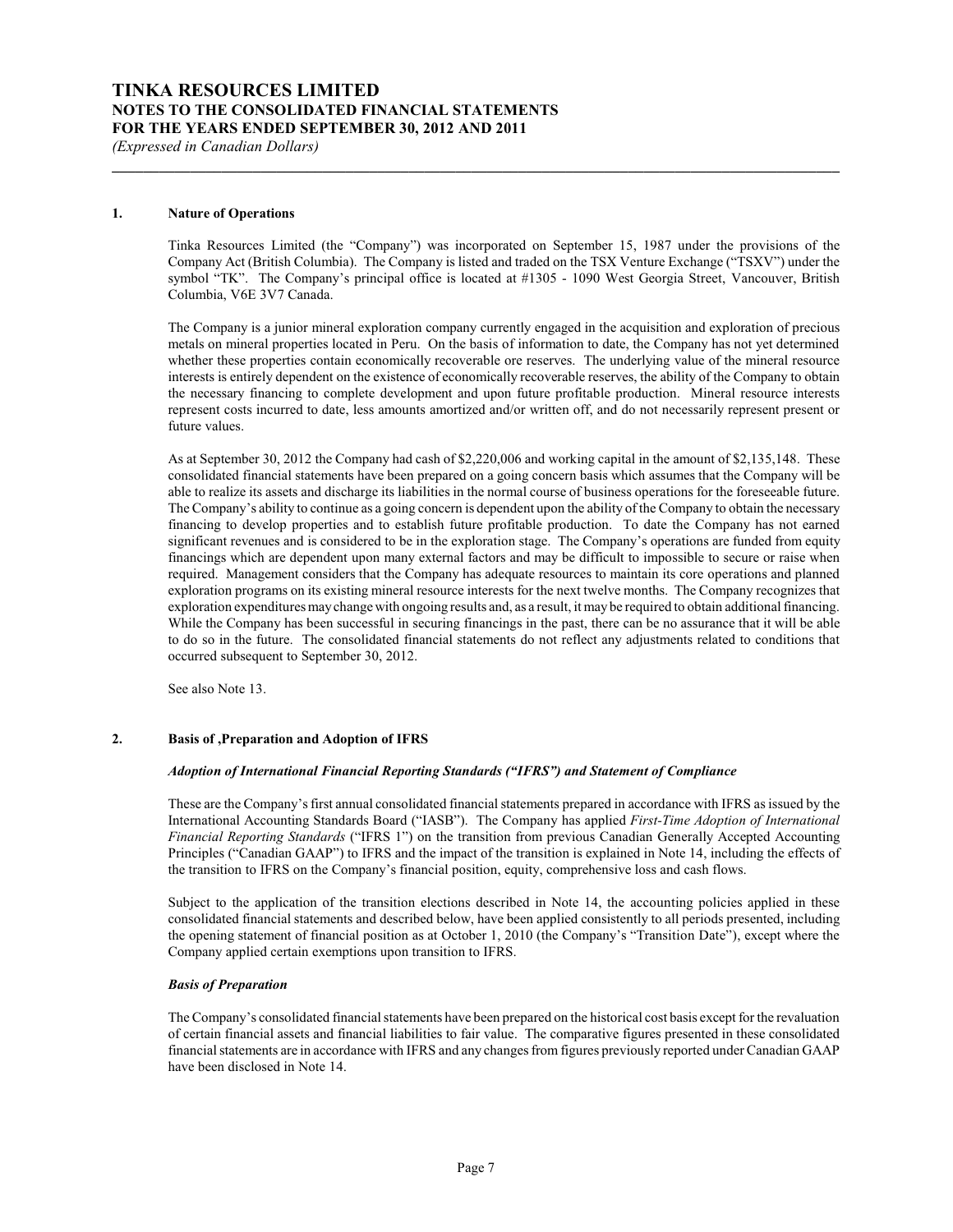#### **2. Basis of Preparation and Adoption of IFRS** (continued)

The preparation of financial statements requires management to make judgements, estimates and assumptions that affect the application of policies and reported amounts of assets, liabilities and expenses. The estimates and associated assumptions are based on historical experience and various other factors that are believed to be reasonable under the circumstances, the results of which form the basis of making the judgments about carrying values of assets and liabilities that are not readily apparent from other sources. Actual results may differ from these estimates.

**\_\_\_\_\_\_\_\_\_\_\_\_\_\_\_\_\_\_\_\_\_\_\_\_\_\_\_\_\_\_\_\_\_\_\_\_\_\_\_\_\_\_\_\_\_\_\_\_\_\_\_\_\_\_\_\_\_\_\_\_\_\_\_\_\_\_\_\_\_\_\_\_\_\_\_\_\_\_\_\_\_\_\_\_\_\_\_\_\_\_\_\_\_**

The estimates and underlying assumptions are reviewed on an ongoing basis. Revisions to accounting estimates are recognized in the period in which the estimate is revised if the revision affects only that period or in the period of the revision and further periods if the review affects both current and future periods.

#### **3. Summary of Significant Accounting Policies**

#### *Details of the Group*

In addition to the Company, the consolidated financial statements include all subsidiaries. Subsidiaries are all corporations over which the Company is able, directly or indirectly, to control financial and operating policies, which is the authority usually connected with holding majority voting rights. Subsidiaries are fully consolidated from the date on which control is acquired by the Company. Inter-company transactions and balances are eliminated upon consolidation. They are deconsolidated from the date that control by the Company ceases.

As at September 30, 2012 the Company had one subsidiary:

| Company                       | Location | <b>Ownership Interest</b> |
|-------------------------------|----------|---------------------------|
| Tinka Resources S.A.C. (Peru) | Peru     | $100\%$                   |

#### *Critical Judgements and Sources of Estimation Uncertainty*

The preparation of these consolidated financial statements requires management to make certain estimates, judgements and assumptions that affect the reported amounts of assets and liabilities at the date of the consolidated financial statements and reported amounts of expenses during the reporting period. Actual outcomes could differ from these estimates. These financial statements include estimates which, by their nature, are uncertain. The impacts of such estimates are pervasive throughout the financial statements, and may require accounting adjustments based on future occurrences. Revisions to accounting estimates are recognized in the period in which the estimate is revised and future periods if the revision affects both current and future periods. These estimates are based on historical experience, current and future economic conditions and other factors, including expectations of future events that are believed to be reasonable under the circumstances.

#### *Critical Judgements*

The following are critical judgements that management has made in the process of applying accounting policies and that have the most significant effect on the amounts recognized in the financial statements:

- (i) The determination of categories of financial assets and financial liabilities has been identified as an accounting policy which involves judgements or assessments made by management.
- (ii) Management is required to assess the functional currency of each entity of the Company. In concluding that the Canadian dollar is the functional currency of the parent and its subsidiary companies, management considered the currency that mainly influences the cost of providing goods and services in each jurisdiction in which the Company operates. As no single currency was clearly dominant the Company also considered secondary indicators including the currency in which funds from financing activities are denominated and the currency in which funds are retained.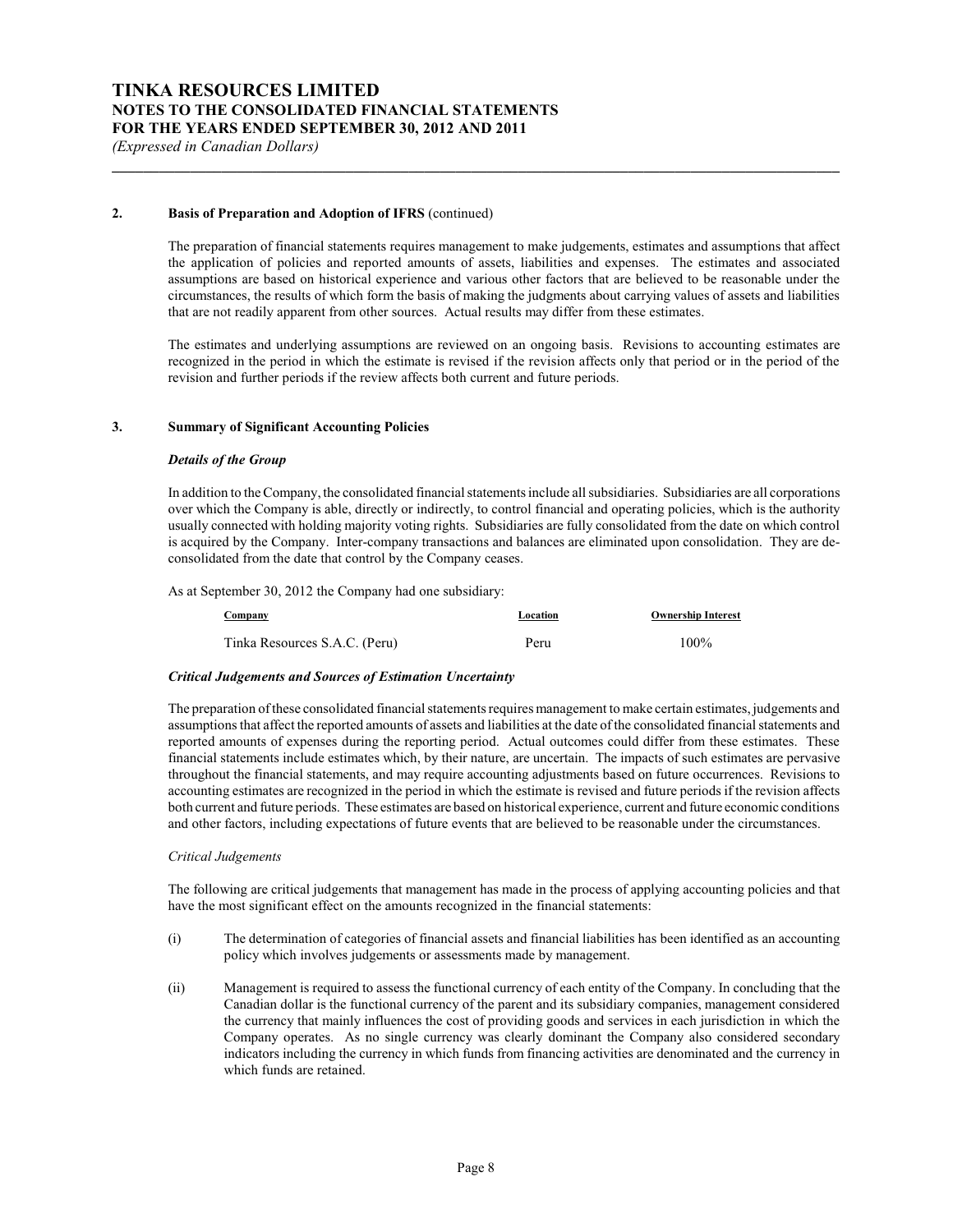#### **3. Summary of Significant Accounting Policies** (continued)

(iii) Management is required to assess impairment in respect of intangible exploration and evaluation assets. The triggering events are defined in IFRS 6. In making the assessment, management is required to make judgments on the status of each project and the future plans towards finding commercial reserves. The nature of exploration and evaluation activity is such that only a proportion of projects are ultimately successful and some assets are likely to become impaired in future periods.

**\_\_\_\_\_\_\_\_\_\_\_\_\_\_\_\_\_\_\_\_\_\_\_\_\_\_\_\_\_\_\_\_\_\_\_\_\_\_\_\_\_\_\_\_\_\_\_\_\_\_\_\_\_\_\_\_\_\_\_\_\_\_\_\_\_\_\_\_\_\_\_\_\_\_\_\_\_\_\_\_\_\_\_\_\_\_\_\_\_\_\_\_\_**

(iv) Although, the Company takes steps to verify title to exploration and evaluation assets in which it has an interest, these procedures do not guarantee the Company's title. Such properties may be subject to prior agreements or transfers and title may be affected by undetected defects.

#### *Estimation Uncertainty*

The following are key assumptions concerning the future and other key sources of estimation uncertainty that have a significant risk of resulting in a material adjustment to the carrying amount of assets and liabilities within the next financial year:

- (i) Provisions for income taxes are made using the best estimate of the amount expected to be paid based on a qualitative assessment of all relevant factors. The Company reviews the adequacy of these provisions at the end of the reporting period. However, it is possible that at some future date an additional liability could result from audits by taxing authorities. Where the final outcome of these tax-related matters is different from the amounts that were originally recorded, such differences will affect the tax provisions in the period in which such determination is made.
- (ii) The assessment of any impairment of evaluation and exploration assets, and property, plant and equipment is dependent upon estimates of the recoverable amount that take into account factors such as reserves, economic and market conditions and the useful lives of assets. As a result of this assessment, management has carried out an impairment test on all of the Company's exploration and evaluation assets and an impairment charge of \$733,903 was made.

#### *Cash and Cash Equivalents*

Cash includes cash in bank and demand deposits. Cash equivalents include short-term, highly liquid investments that are readily convertible to known amounts of cash and which are subject to an insignificant risk of change in value. The Company is not exposed to significant credit or interest rate risk although cash is held in excess of federally insured limits with a major financial institution. At September 30, 2012 and 2011, the Company did not have any cash equivalents.

#### *Amounts Receivable*

Receivables are recognized initially at fair value and subsequently measured at amortized cost using the effective interest method, less provision for impairment. Receivables are classified as loans and receivable. A provision for impairment of receivables is established when there is objective evidence that the Company will not be able to collect all amounts due according to the original terms of the receivables.

#### *Accounts Payable and Accrued Liabilities*

Payables are obligations to pay for materials or services that have been acquired in the ordinary course of business from suppliers. Payables are classified as current liabilities if payment is due within one year or less (or in the normal operating cycle of the business if longer). If not, they are presented as non-current liabilities.

Payables are classified as other financial liabilities initially at fair value and subsequently measured at amortized cost using the effective interest method.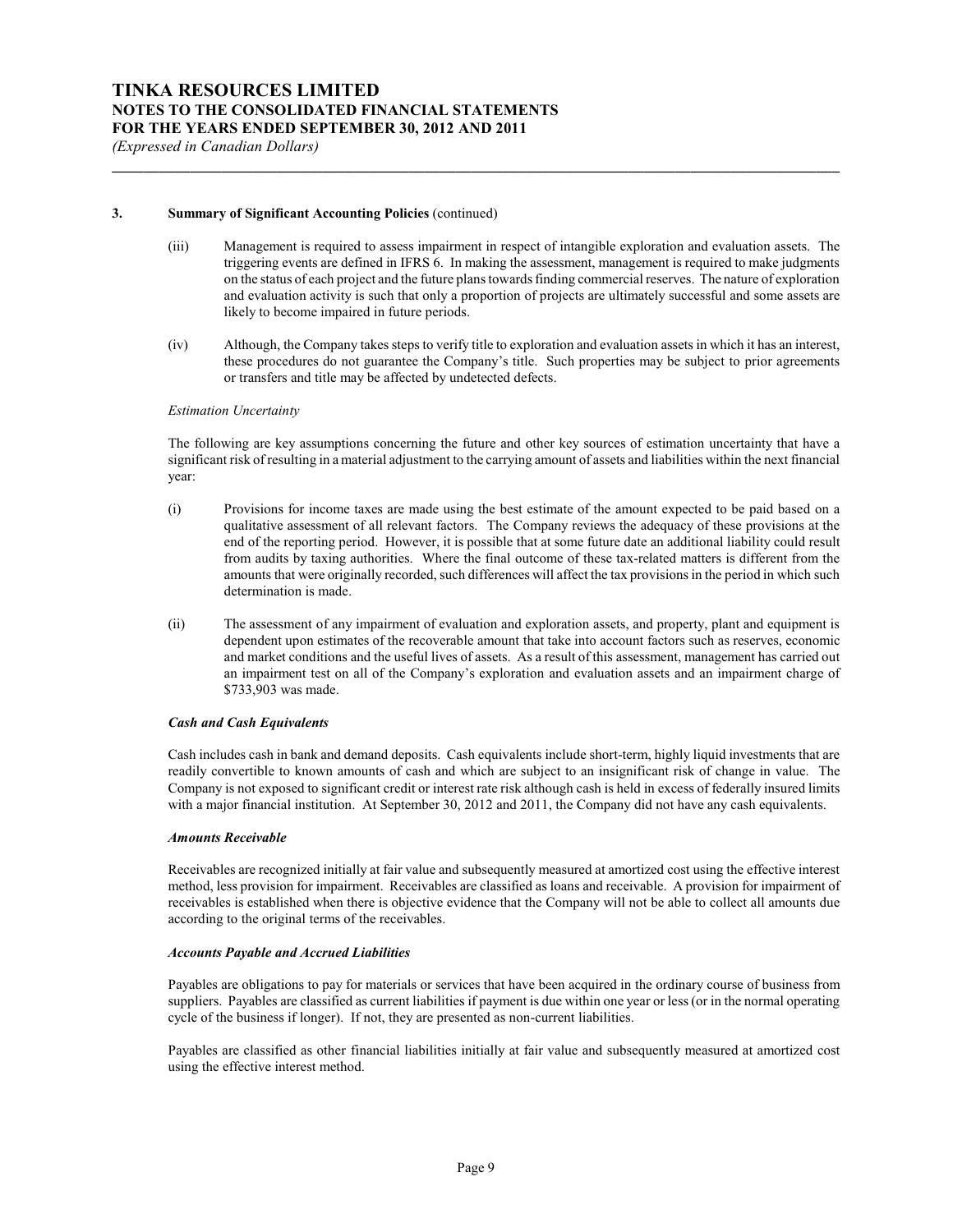#### **3. Summary of Significant Accounting Policies** (continued)

#### *Exploration and Evaluation Assets*

The Company is in the exploration stage with respect to its investment in exploration and evaluation assets and, accordingly, follows the practice of capitalizing all costs relating to the acquisition of, exploration for and development of mineral properties and crediting all proceeds received against the cost of the related properties. Such costs include, but are not exclusive to, geological and geophysical studies, exploratory drilling and sampling. At such time as commercial production commences, these costs will be charged to operations on a unit-of-production method based on proven and probable reserves. The aggregate costs related to abandoned mineral properties are charged to operations at the time of any abandonment, or when it has been determined that there is evidence of a permanent impairment. An impairment charge relating to a mineral property is subsequently reversed when new exploration results or actual or potential proceeds on sale or farmout of the property result in a revised estimate of the recoverable amount, but only to the extent that this does not exceed the original carrying value of the property that would have resulted if no impairment had been recognized.

**\_\_\_\_\_\_\_\_\_\_\_\_\_\_\_\_\_\_\_\_\_\_\_\_\_\_\_\_\_\_\_\_\_\_\_\_\_\_\_\_\_\_\_\_\_\_\_\_\_\_\_\_\_\_\_\_\_\_\_\_\_\_\_\_\_\_\_\_\_\_\_\_\_\_\_\_\_\_\_\_\_\_\_\_\_\_\_\_\_\_\_\_\_**

The recoverability of amounts shown for exploration and evaluation assets is dependent upon the discoveryof economically recoverable reserves, the ability of the Company to obtain financing to complete development of the properties, and on future production or proceeds of disposition.

The Company recognizes in income costs recovered on mineral properties when amounts received or receivable are in excess of the carrying amount.

Once the technical feasibility and commercial viability of the extraction of mineral resources in an area of interest are demonstrable, exploration and evaluation assets attributable to that area of interest are first tested for impairment and then reclassified to mining property and development assets.

The Company also accounts for foreign value added taxes as part of deferred costs. The recovery of these taxes will commence on the beginning of foreign commercial operations. Should these amounts be recovered they would be treated as a reduction in the carrying costs of exploration and evaluation assets.

All capitalized exploration and evaluation expenditure is monitored for indications of impairment. Where a potential impairment is indicated, assessments are performed for each area of interest. To the extent that exploration expenditure is not expected to be recovered, it is charged to the results of operations.

#### *Property, Plant and Equipment*

Property, plant and equipment are carried at cost, less accumulated depreciation and accumulated impairment losses.

The cost of an item of property, plant and equipment consists of the purchase price, any costs directly attributable to bringing the asset to the location and condition necessary for its intended use and an initial estimate of the costs of dismantling and removing the item and restoring the site on which it is located.

Property, plant and equipment are depreciated annually on a straight-line basis over the estimated useful life of the assets, at a rate of between 20% and 25% for office furniture and equipment and vehicles.

An itemof property, plant and equipment is derecognized upon disposal or when no future economic benefits are expected to arise from the continued use of the asset. Any gain or loss arising on disposal of the asset, determined as the difference between the net disposal proceeds and the carrying amount of the asset, is recognized in profit or loss in the consolidated statement of comprehensive income or loss.

Where an item of plant and equipment comprises major components with different useful lives, the components are accounted for as separate items of plant and equipment. Expenditures incurred to replace a component of an item of plant and equipment that is accounted for separately, including major inspection and overhaul expenditures are capitalized.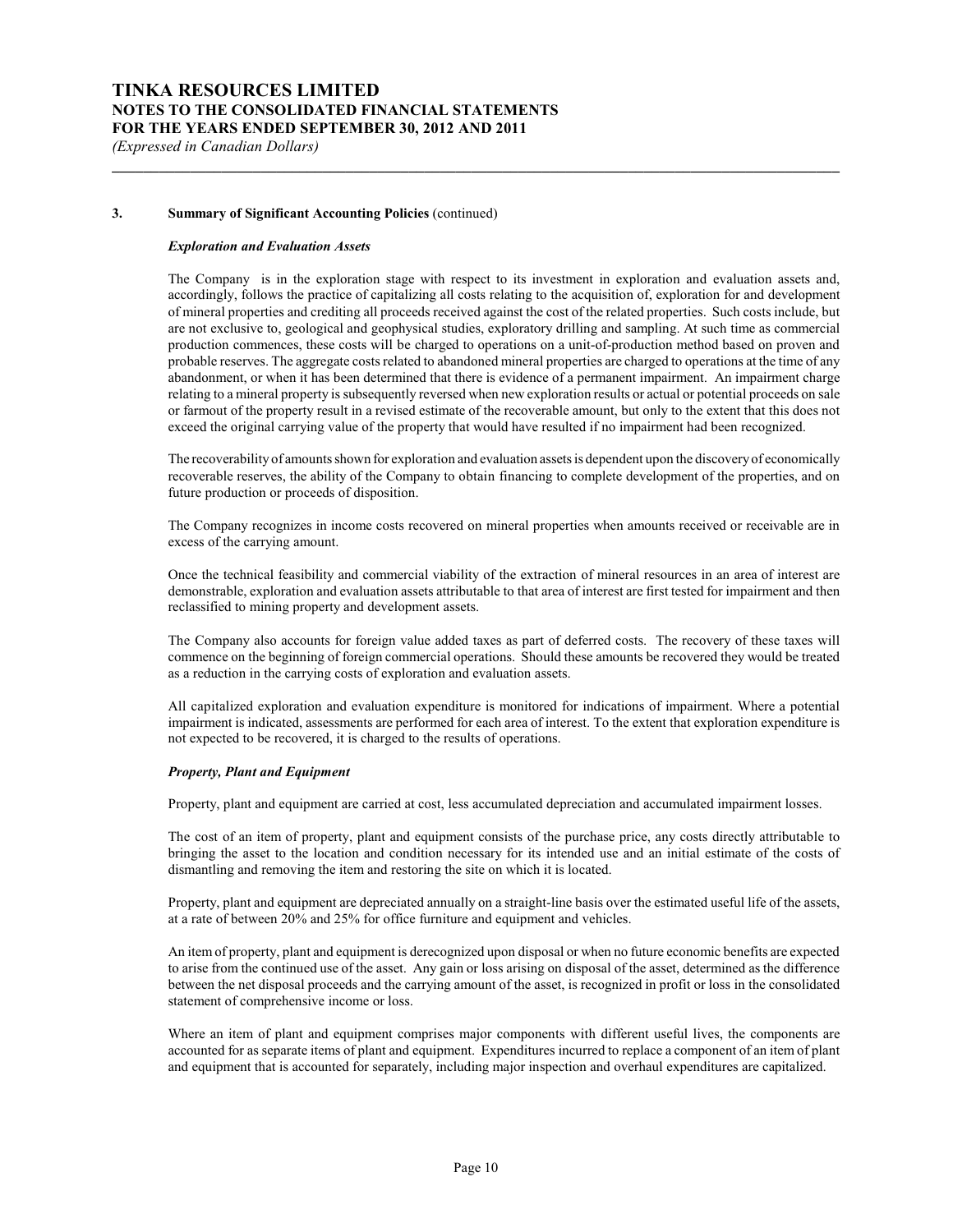#### **3. Summary of Significant Accounting Policies** (continued)

The Company compares the carrying value of property, plant and equipment to estimated net recoverable amounts, based on estimated future cash flows, to determine whether there is any indication of impairment whenever events or circumstances warrant

**\_\_\_\_\_\_\_\_\_\_\_\_\_\_\_\_\_\_\_\_\_\_\_\_\_\_\_\_\_\_\_\_\_\_\_\_\_\_\_\_\_\_\_\_\_\_\_\_\_\_\_\_\_\_\_\_\_\_\_\_\_\_\_\_\_\_\_\_\_\_\_\_\_\_\_\_\_\_\_\_\_\_\_\_\_\_\_\_\_\_\_\_\_**

#### *Impairment of Assets*

At each financial position reporting date, the carrying amounts of the Company's assets are reviewed to determine whether there is any indication that those assets are impaired. If any such indication exists, the recoverable amount of the asset is estimated in order to determine the extent of the impairment, if any. Where the asset does not generate cash flows that are independent from other assets, the Company estimates the recoverable amount of the cash-generating unit to which the asset belongs.

An asset's recoverable amount is the higher of fair value less costs to sell and value in use. Fair value is determined as the amount that would be obtained from the sale of the asset in an arm's length transaction between knowledgeable and willing parties. In assessing value in use, the estimated future cash flows are discounted to their present value using a pre-tax discount rate that reflects current market assessments of the time value of money and the risks specific to the asset. If the recoverable amount of an asset or cash generating unit is estimated to be less than its carrying amount, the carrying amount of the asset is reduced to its recoverable amount and the impairment loss is recognized in the profit or loss for the period.

Where an impairment loss subsequently reverses, the carrying amount of the asset (or cash-generating unit) is increased to the revised estimate of its recoverable amount, so that the increased carrying amount does not exceed the carrying amount that would have been determined had no impairment loss been recognized for the asset (or cash-generating unit) in prior years. A reversal of an impairment loss is recognized immediately in profit or loss.

#### *Decommissioning Provision*

An obligation to incur restoration, rehabilitation and environmental costs arises when environmental disturbance is caused by the exploration, development or ongoing production of a mineral interest by or on behalf of the Company. Costs for restoration of site damage which is created on an ongoing basis during exploration and evaluation are provided for at their net present values and charged against profits in the period such exploration and evaluation occurs. Discount rates using a risk-free rate that reflects the time value of money are used to calculate the net present value. The related liability is adjusted for each period for the unwinding of the discount rate and for changes to the current market-based discount rate, amount or timing of the underlying cash flows needed to settle the obligation. As at September 30, 2012 the Company does not have any decommissioning obligations.

#### *Financial Instruments*

All financial assets are initially recorded at fair value and designated upon inception into one of the following four categories: held to maturity, available for sale, loans and receivables or at fair value through profit or loss.

Financial assets classified as fair value through profit or loss are measured at fair value with unrealized gains and losses recognized through comprehensive loss. Cash and cash equivalents is classified as fair value through profit or loss.

Financial assets classified as loans and receivables and held to maturity are measured at amortized cost. Amounts receivable are classified as loans and receivables.

Financial assets classified as available for sale are measured at fair value with unrealized gains and losses recognized in other comprehensive income (loss) except for losses in value that are considered other than temporary. At September 30, 2012 the Company has not classified any financial assets as available-for-sale.

Transaction costs associated with fair value through profit or loss are expensed as incurred, while transaction costs associated with all other financial assets are included in the initial carrying amount of the asset.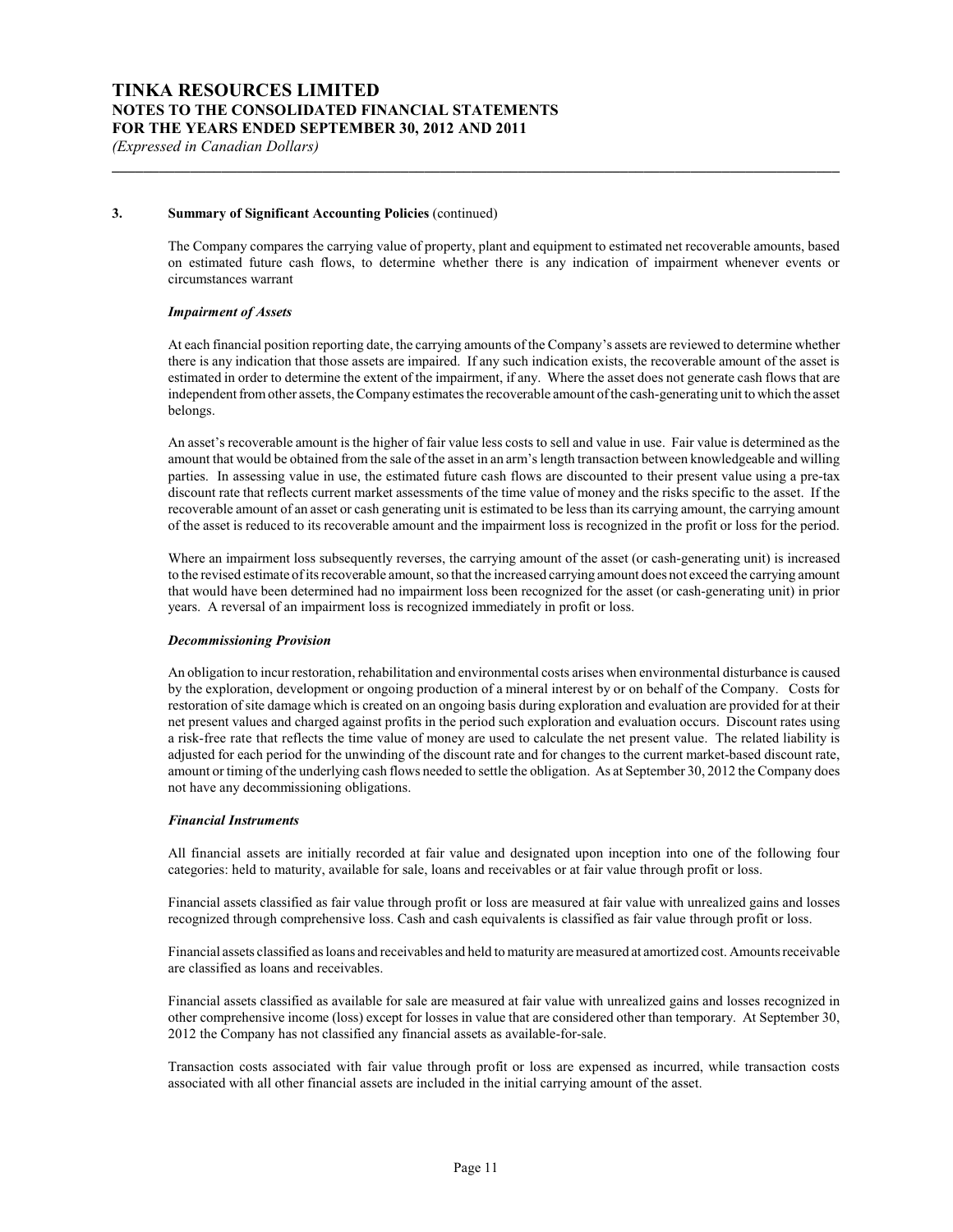#### **3. Summary of Significant Accounting Policies** (continued)

All financial liabilities are initially recorded at fair value and designated upon inception as fair value through profit or loss or other financial liabilities.

**\_\_\_\_\_\_\_\_\_\_\_\_\_\_\_\_\_\_\_\_\_\_\_\_\_\_\_\_\_\_\_\_\_\_\_\_\_\_\_\_\_\_\_\_\_\_\_\_\_\_\_\_\_\_\_\_\_\_\_\_\_\_\_\_\_\_\_\_\_\_\_\_\_\_\_\_\_\_\_\_\_\_\_\_\_\_\_\_\_\_\_\_\_**

Financial liabilities classified as other financial liabilities are measured at amortized cost. Account payables and accrued liabilities are classified as other financial liabilities.

Financial liabilities classified as fair value through profit or loss are measured at fair value with unrealized gains and losses recognized through comprehensive loss. At September 30, 2012 the Company has not classified any financial liabilities as fair value through profit or loss.

#### *Share Capital*

Common shares issued by the Company are classified as equity. Costs directly attributable to the issue of common shares, share purchase warrants and share options are recognized as a deduction from equity, net of any related income tax effects.

#### *Equity Financing*

The Company engages in equity financing transactions to obtain the funds necessary to continue operations and explore and evaluate mineral properties. These equity financing transactions may involve issuance of common shares or units. Units typically comprise a certain number of common shares and share purchase warrants. Depending on the terms and conditions of each equity financing transaction, the warrants are exercisable into additional common shares at a price prior to expiry as stipulated by the terms of the transaction. The Company adopted a residual value method with respect to the measurement of common shares and share purchase warrants issued as private placement units. The fair value of the common shares issued in the private placements is determined by the closing quoted bid price on the price reservation date, if applicable, or the announcement date. The balance, if any, is allocated to the attached share purchase warrants.

#### *Share-Based Payment Transactions*

The share option plan allows Company employees and consultants to acquire shares of the Company. The fair value of share options granted is recognized as a share-based compensation expense with a corresponding increase in the equity settled share-based payments reserve in equity. An individual is classified as an employee when the individual is an employee for legal or tax purposes (direct employee) or provides services similar to those performed by a direct employee.

For employees the fair value is measured at grant date and each tranche is recognized separately on a straight line basis over the period during which the share options vest. The fair value of the share options granted is measured using the Black-Scholes option pricing model taking into account the terms and conditions upon which the share options were granted. Expected volatility is based on available historical volatility of the Company's share price. At the end of each reporting period, the amount recognized as an expense is adjusted to reflect the actual number of share options that are expected to vest.

Equity-settled share-based payment transactions with non-employees are measured at the fair value of the goods or services received. However, if the fair value cannot be estimated reliably, the share-based payment transaction is measured at the fair value of the equity instruments granted at the date the Company receives the goods or the services.

#### *Current and Deferred Income Taxes*

The tax expense comprises current and deferred tax. Tax is recognized in the statement of comprehensive loss, except to the extent that it relates to items recognized in other comprehensive income or directly in equity. In this case the tax is also recognized in other comprehensive income or directly in equity, respectively.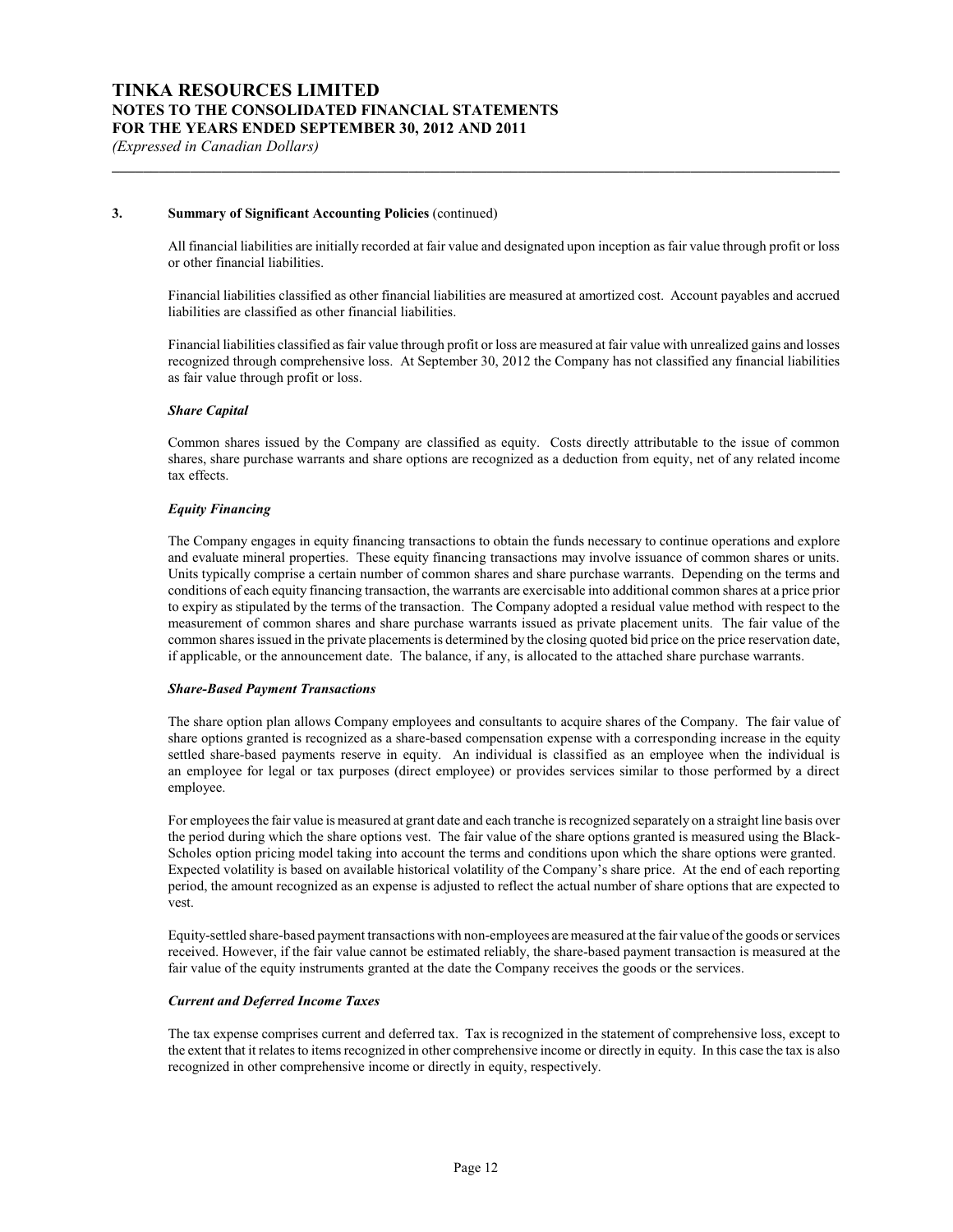#### **3. Summary of Significant Accounting Policies** (continued)

#### *Current Income Tax*

The current income tax charge is calculated on the basis of the tax laws enacted or substantively enacted at the statement of financial position date in the countries where the Company's subsidiaries and associates operate and generate taxable income. Management periodically evaluates positions taken in tax returns with respect to situations in which applicable tax regulation is subject to interpretation. It establishes provisions where appropriate on the basis of amounts expected to be paid to the tax authorities.

**\_\_\_\_\_\_\_\_\_\_\_\_\_\_\_\_\_\_\_\_\_\_\_\_\_\_\_\_\_\_\_\_\_\_\_\_\_\_\_\_\_\_\_\_\_\_\_\_\_\_\_\_\_\_\_\_\_\_\_\_\_\_\_\_\_\_\_\_\_\_\_\_\_\_\_\_\_\_\_\_\_\_\_\_\_\_\_\_\_\_\_\_\_**

#### *Deferred Income Tax*

Deferred income tax is recognized, using the liability method, on temporary differences arising between the tax bases of assets and liabilities and their carrying amounts in the consolidated financial statements. However, the deferred income tax is not accounted for if it arises from initial recognition of an asset or liability in a transaction other than a business combination that at the time of the transaction affects neither accounting nor taxable profit or loss. Deferred income tax is determined using tax rates (and laws) that have been enacted or substantially enacted by the statement of financial position date and are expected to apply when the related deferred income tax asset is realized or the deferred income tax liability is settled.

Deferred income tax assets are recognized only to the extent that it is probable that future taxable profit will be available against which the temporary differences can be utilized.

Deferred income tax is provided on temporary differences arising on investments in subsidiaries, except where the timing of the reversal of the temporary difference is controlled by the Company and it is probable that the temporary difference will not reverse in the foreseeable future. Deferred income tax assets and liabilities are offset when there is a legally enforceable right to offset current tax assets against current tax liabilities and when the deferred income taxes assets and liabilities relate to income taxes levied by the same taxation authority on either the taxable entity or different taxable entities where there is an intention to settle the balances on a net basis.

#### *Loss Per Share*

Basic loss per share is computed by dividing loss attributable to common shareholders by the weighted average number of common shares outstanding during the period. The computation of diluted loss per share assumes the conversion, exercise or contingent issuance of securities only when such conversion, exercise or issuance would have a dilutive effect on loss per share. The dilutive effect of convertible securities is reflected in diluted earnings per share by application of the "if converted" method. The dilutive effect of outstanding options and warrants and their equivalents is reflected in diluted earnings per share by application of the treasury stock method.

#### *Foreign Currency Translation*

#### *Functional and Presentation Currency*

The financial statements of the Company's subsidiary are prepared in the local currency of its home jurisdiction. Consolidation of the subsidiary includes re-measurement from the local currency to the subsidiary's functional currency. The subsidiary's functional currency, being the currency of the primary economic environment in which the subsidiary operates, is the Canadian dollar. The consolidated financial statements are presented in Canadian dollars.

Exchange rates published by the Bank of Canada were used to translate subsidiaryfinancial statements into the consolidated financial statements. Income and expenses for each statement of comprehensive loss presented are translated using the rates prevailing on the transaction dates. All resulting foreign exchange differences are recognized in comprehensive loss.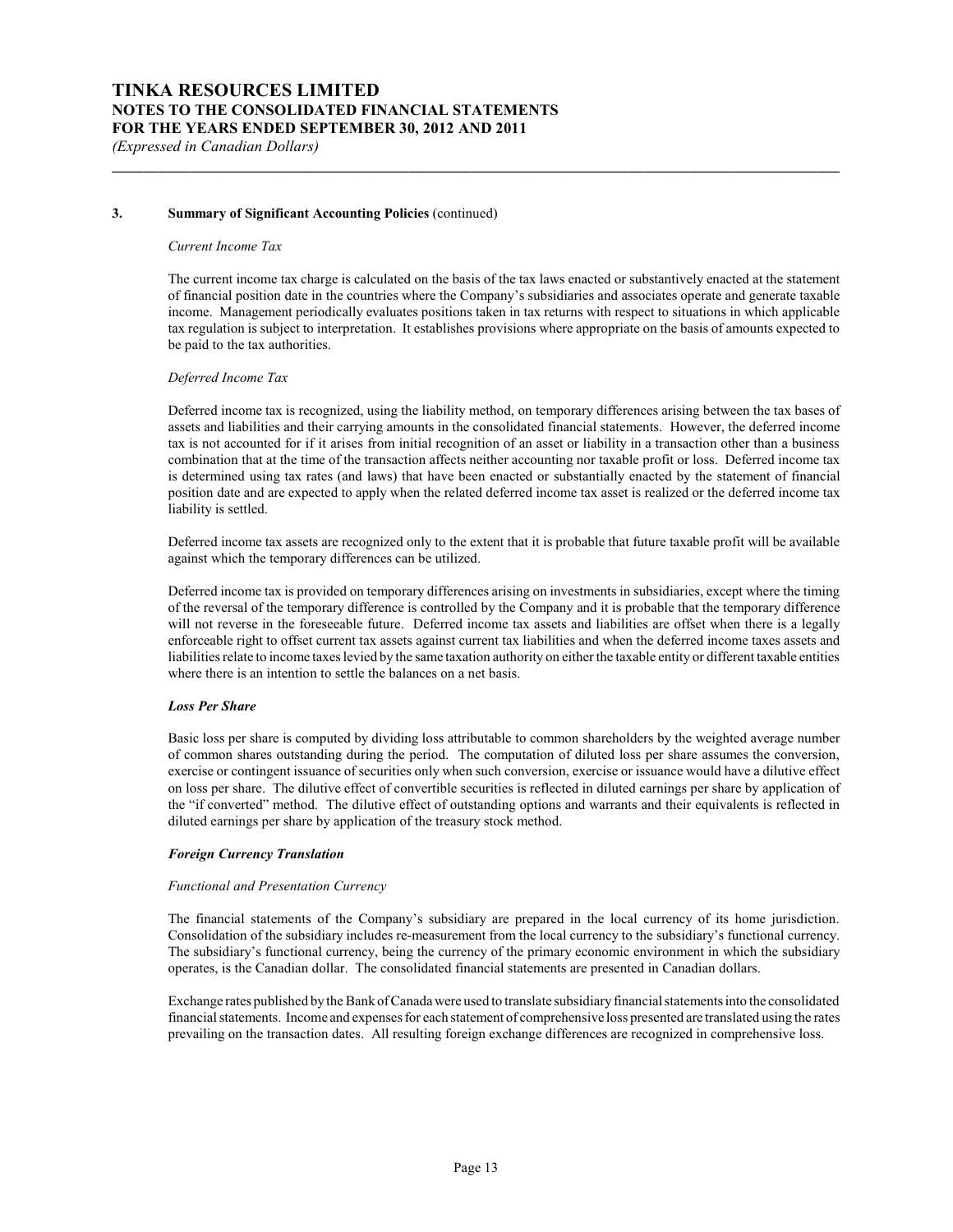#### **3. Summary of Significant Accounting Policies** (continued)

#### *Foreign Currency Transactions*

Foreign currency transactions are translated into the functional currency using the exchange rates prevailing on the dates of the transactions. Foreign exchange gains and losses resulting from the settlement of such transactions and from the translation at period-end exchange rates of monetary assets and liabilities denominated in foreign currencies are recognized in comprehensive loss.

**\_\_\_\_\_\_\_\_\_\_\_\_\_\_\_\_\_\_\_\_\_\_\_\_\_\_\_\_\_\_\_\_\_\_\_\_\_\_\_\_\_\_\_\_\_\_\_\_\_\_\_\_\_\_\_\_\_\_\_\_\_\_\_\_\_\_\_\_\_\_\_\_\_\_\_\_\_\_\_\_\_\_\_\_\_\_\_\_\_\_\_\_\_**

#### *Comparative Figures*

Certain of the prior period comparative figures have been reclassified to conform to the current period's presentation.

#### *Accounting Standards and Interpretations Issued but Not Yet Adopted*

The following accounting standards, amendments and interpretations have been issued but are not effective until annual periods beginning after January 1, 2012. Unless otherwise indicated, earlier application is permitted. As at the date of these consolidated financial statements, the following standards, amendments and interpretations have not been applied in these consolidated financial statements.

- (i) IFRS 9 *Financial Instruments* (New; to replace IAS 39); effective for annual periods beginning on or after January 1, 2015.
- (ii) IFRS 10 *Consolidated Financial Statements*; effective for annual periods beginning on or after January 1, 2013. Early application is permitted. IFRS 10 establishes principles for the presentation and preparation of consolidated financial statements when an entity controls one or more other entities. IFRS 10 supersedes IAS 27 *Consolidated and Separate Financial Statements* and SIC-12 *Consolidated - Special Purpose Entities*.
- (iii) IFRS 11 *Joint Arrangements*; effective for annual periods beginning on or after January 1, 2013. Early application is permitted. IFRS 11 establishes principles for financial reporting by parties to a joint arrangement. IFRS 11supersedes the current IAS 31 *Interest in Joint Ventures* and SIC-13 *Jointly Controlled Entities - Non-Monetary Contributions by Ventures*.
- (iv) IFRS 12 *Disclosure of Interest in Other Entities*; effective for annual periods beginning on or after January 1, 2013. Early application is permitted. IFRS 12 applies to entities that have an interest in a subsidiary, a joint arrangement, an associate or an unconsolidated structured entity.
- (v) IFRS 13 *Fair Value Measurements*; to be applied for annual periods beginning on or after January 1, 2013. Early application is permitted. IFRS 13 defines fair value, sets out in a single IFRS framework for measuring fair value and requires disclosures about fair value measurements. IFRS 13 applies to IFRSs that require or permit fair value measurements or disclosures about fair value measurements (and measurements, such as fair value less costs to sell, based on fair value or disclosures about those measurements).
- (vi) IAS 12 *Income Taxes, Amendments Regarding Deferred Tax: Recovery of Underlying Assets*; effective for annual periods beginning on or after January 1, 2012.

Management is currently assessing the impact of these new standards on the Company's accounting policies and financial statement presentation.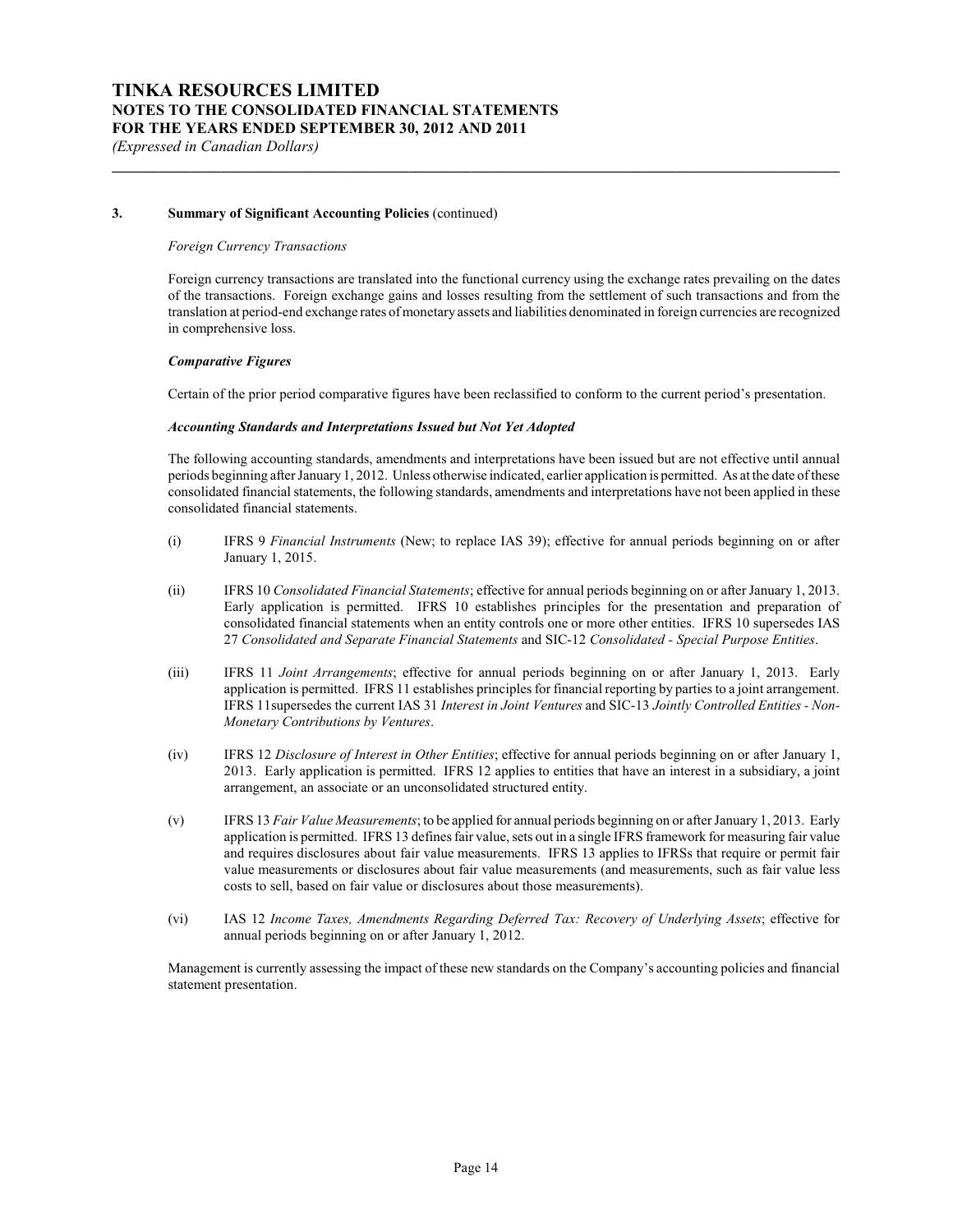*(Expressed in Canadian Dollars)*

#### **4. Amounts Receivable**

|                                 | September 30, | September 30, | October 1, |
|---------------------------------|---------------|---------------|------------|
|                                 | 2012          | 2011          | 2010       |
|                                 | s             | S             | S          |
| Harmonized sales tax receivable | 10,535        | 34,771        | 5,235      |
| Other                           | 985           | 6,255         | 1,215      |
|                                 | 11,520        | 41,026        | 6,450      |

**\_\_\_\_\_\_\_\_\_\_\_\_\_\_\_\_\_\_\_\_\_\_\_\_\_\_\_\_\_\_\_\_\_\_\_\_\_\_\_\_\_\_\_\_\_\_\_\_\_\_\_\_\_\_\_\_\_\_\_\_\_\_\_\_\_\_\_\_\_\_\_\_\_\_\_\_\_\_\_\_\_\_\_\_\_\_\_\_\_\_\_\_\_**

### **5. Property, Plant and Equipment**

| Cost:                         | <b>Office Furniture</b><br>and<br>Equipment<br>S | Vehicles<br>\$ | Total<br>\$ |
|-------------------------------|--------------------------------------------------|----------------|-------------|
| Balance at October 1, 2010    | 27,066                                           | 51,590         | 78,656      |
| Additions                     | 16,989                                           | 60,313         | 77,302      |
| Balance at September 30, 2011 | 44,055                                           | 111,903        | 155,958     |
| Additions                     | 21,264                                           | 847            | 22,111      |
| Balance at September 30, 2012 | 65,319                                           | 112,750        | 178,069     |

|                                               | <b>Office Furniture</b><br>and |                       |                        |  |  |
|-----------------------------------------------|--------------------------------|-----------------------|------------------------|--|--|
| <b>Accumulated Depreciation:</b>              | Equipment                      | <b>Vehicles</b><br>\$ | Total<br>\$            |  |  |
| Balance at October 1, 2010<br>Depreciation    | (22,958)<br>(4,258)            | (51, 590)<br>(7, 471) | (74, 548)<br>(11, 729) |  |  |
| Balance at September 30, 2011<br>Depreciation | (27,216)<br>(10,650)           | (59,061)<br>(15, 184) | (86,277)<br>(25, 834)  |  |  |
| Balance at September 30, 2012                 | (37, 866)                      | (74,245)              | (112, 111)             |  |  |

| <b>Carrying Value:</b>        | <b>Office Furniture</b><br>and<br>Equipment | Vehicles<br>S            | Total<br>\$ |
|-------------------------------|---------------------------------------------|--------------------------|-------------|
| Balance at October 1, 2010    | 4,108                                       | $\overline{\phantom{0}}$ | 4,108       |
| Balance at September 30, 2011 | 16,839                                      | 52,842                   | 69,681      |
| Balance at September 30, 2012 | 27,453                                      | 38,505                   | 65,958      |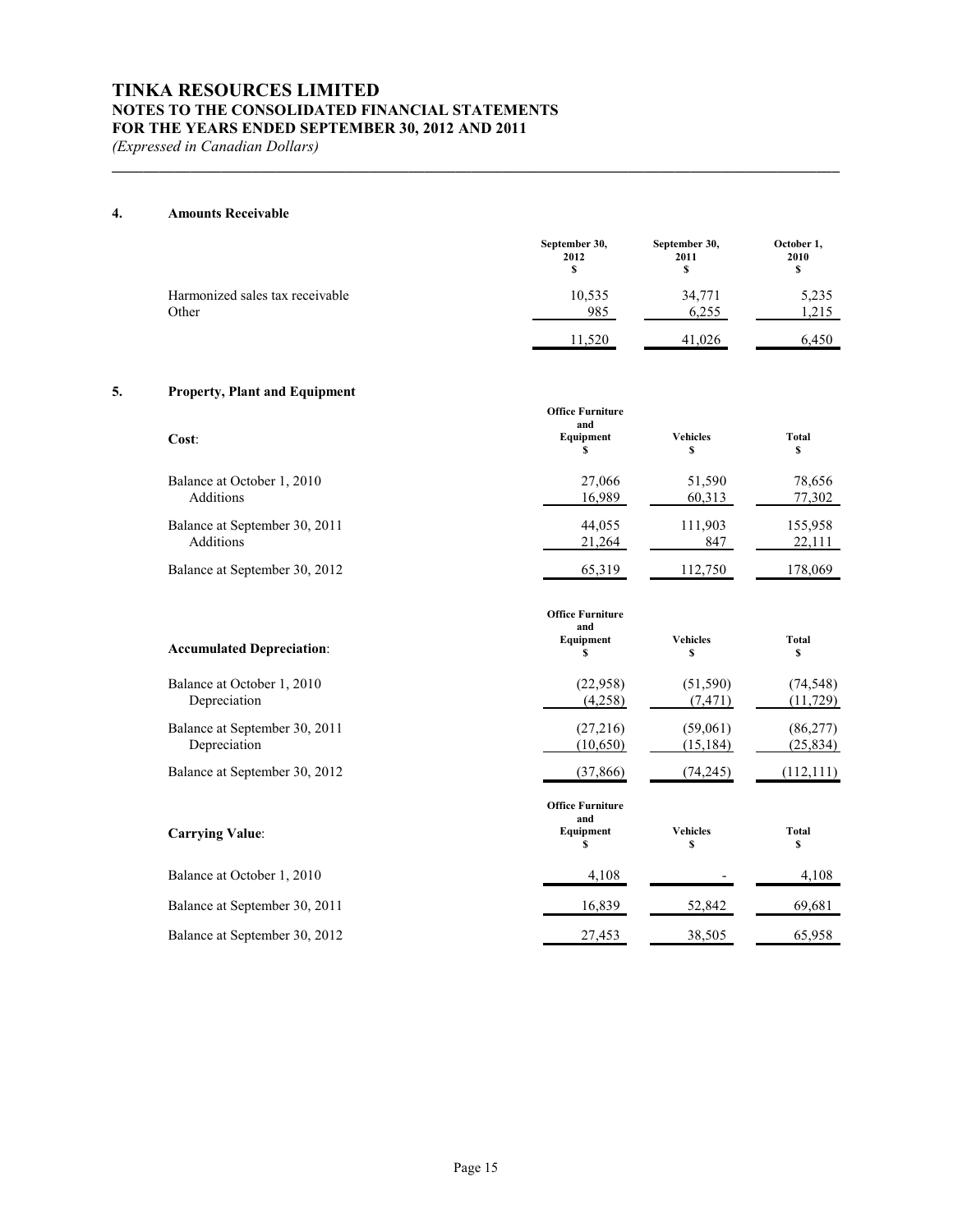*(Expressed in Canadian Dollars)*

### **6. Exploration and Evaluation Assets**

|                                               |                   | Peru                  |                          |                    |
|-----------------------------------------------|-------------------|-----------------------|--------------------------|--------------------|
|                                               |                   | Anita de              |                          |                    |
|                                               | Colquipucro<br>\$ | <b>Tibillos</b><br>\$ | Other<br>\$              | <b>Total</b><br>\$ |
| <b>Balance at October 1, 2010</b>             | 1,856,798         | 27,390                | 344,636                  | 2,228,824          |
| <b>Exploration costs</b>                      |                   |                       |                          |                    |
| Assays                                        | 8.999             | 171                   |                          | 9,170              |
| Camp costs                                    | 26,054            | 6,620                 |                          | 32,674             |
| Community relations                           | 7,792             | 213                   |                          | 8,005              |
| Consulting                                    | 2,688             | 35,807                |                          | 38,495             |
| Depreciation of property, plant and equipment | 9,624             |                       |                          | 9,624              |
| Drilling                                      | 180,607           |                       |                          | 180,607            |
| <b>Environment</b> studies                    |                   | 3,941                 |                          | 3,941              |
| <b>Exploration</b> site                       | 91,804            | 33,012                |                          | 124,816            |
| Field equipment                               | 28,235            | 8,621                 | ÷                        | 36,856             |
| Field supplies                                | 10,147            | 6,214                 |                          | 16,361             |
| Fuel                                          | 39,140            | 14,342                |                          | 53,482             |
| Geological                                    | 22,024            | 9,767                 |                          | 31,791             |
| Geophysics                                    | 1,405             | 47,008                |                          | 48,413             |
| Permit                                        |                   | 1,939                 |                          | 1,939              |
| Road access                                   | 15,153            | 15,231                |                          | 30,384             |
| Salaries                                      | 43,710            | 2,437                 |                          | 46,147             |
| Topography                                    | 508               | 2,129                 |                          | 2,637              |
| Travel                                        | 20,624            | 16,146                |                          | 36,770             |
| VAT                                           |                   |                       | 102,068                  | 102,068            |
|                                               | 508,514           | 203,598               | 102,068                  | 814,180            |
| <b>Acquisition costs</b>                      |                   |                       |                          |                    |
| Claims and rights                             | 28,490            | 28,795                |                          | 57,285             |
|                                               | 28,490            | 28,795                |                          | 57,285             |
| Balance at September 30, 2011                 | 2,393,802         | 259,783               | 446,704                  | 3,100,289          |
| <b>Exploration costs</b>                      |                   |                       |                          |                    |
| Assays                                        | 77,214            | 4,605                 |                          | 81,819             |
| Camp costs                                    | 111,280           | 16,718                |                          | 127,998            |
| Community relations                           | 72,791            | 2,312                 |                          | 75,103             |
| Consulting                                    | 19,006            | 19,676                |                          | 38,682             |
| Depreciation of property, plant and equipment | 24,293            |                       |                          | 24,293             |
| Drilling                                      | 727,829           | 212,689               |                          | 940,518            |
| <b>Exploration</b> site                       | 201,890           | 38,386                |                          | 240,276            |
| Field equipment                               | 116,282           | 26,151                |                          | 142,433            |
| Fuel                                          | 110,374           | 12,778                |                          | 123,152            |
| Geological                                    | 205,766           | 32,751                |                          | 238,517            |
| Geophysics                                    | 7,032             |                       |                          | 7,032              |
| Salaries                                      | 432,300           | 44,485                | $\overline{\phantom{a}}$ | 476,785            |
| Transportation                                | 140,803           | 34,249                |                          | 175,052            |
| Travel                                        | 15,196            | 9,320                 |                          | 24,516             |
| <b>VAT</b>                                    |                   |                       | 302,404                  | 302,404            |
|                                               | 2,262,056         | 454,120               | 302,404                  | 3,018,580          |
| <b>Acquisition costs</b>                      |                   |                       |                          |                    |
| Rights                                        | 64,872            | 20,000                |                          | 84,872             |
| Impairment                                    |                   | (733,903)             |                          | (733,903)          |
| Balance at September 30, 2012                 | 4,720,730         |                       | 749,108                  | 5,469,838          |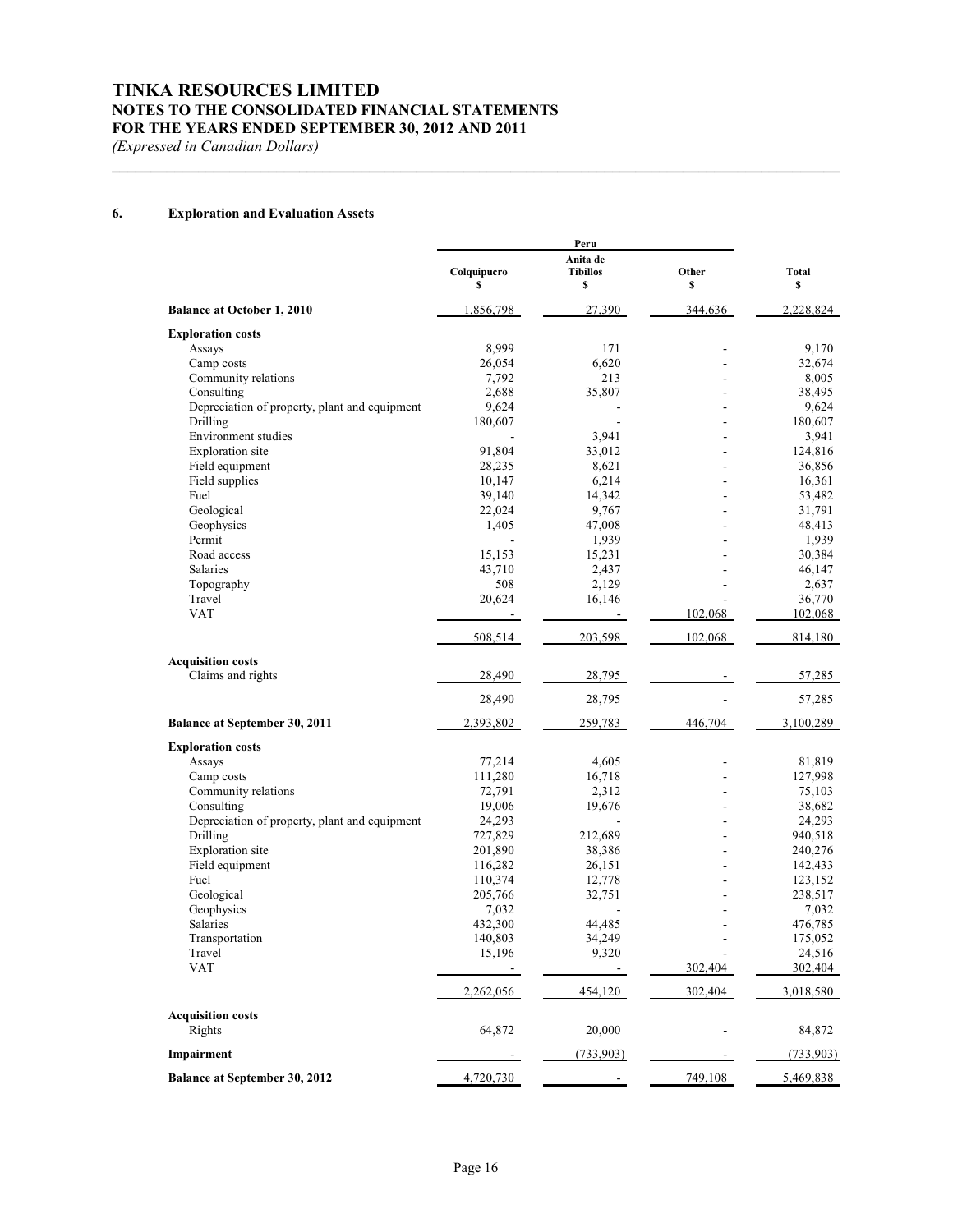#### **6. Exploration and Evaluation Assets** (continued)

#### *Colquipucro Project*

On May 27, 2004 the Company entered into an agreement (the "Sierra Alliance Agreement") with Sierra Peru Pty Ltd. ("Sierra") pursuant to which the Company staked a number of prospects in Peru. As at September 30, 2012, the Company holds 46 mineral claims (the "Colquipucro Project") in the Province of Daniel Alcides Carrion, Peru.

**\_\_\_\_\_\_\_\_\_\_\_\_\_\_\_\_\_\_\_\_\_\_\_\_\_\_\_\_\_\_\_\_\_\_\_\_\_\_\_\_\_\_\_\_\_\_\_\_\_\_\_\_\_\_\_\_\_\_\_\_\_\_\_\_\_\_\_\_\_\_\_\_\_\_\_\_\_\_\_\_\_\_\_\_\_\_\_\_\_\_\_\_\_**

Under the terms of the Sierra Alliance Agreement the Company will be required to issue 500,000 common shares to Sierra in the event that a successful feasibility study is prepared on the Colquipucro Project. Sierra also retains a right to a 1% net smelter return royalty ("NSR") from any production from the Colquipucro Project. The NSR can be purchased at any time for US \$1,000,000.

#### *Tibillos Project*

On March 8, 2010 the Company entered into an option agreement to purchase up to a 100% interest in the Anita de Tibillos project ("Tibillos Project") located south of Lima, Peru. The Company had the right to acquire an initial 75% interest in the Tibillos Project by making cash payments totaling US \$600,000 over a period of five years, including an initial cash payment of US \$11,000 (paid), payment of outstanding mineral claim fees (paid), and undertaking certain exploration programs in the first year of the agreement. Upon earning the 75% interest the Company had the right to purchase the remaining 25% interest in the Tibillos Project by making cash payments of US \$500,000 over a further five year period.

The Company also staked concessions surrounding the Tibillos Project.

During fiscal 2012 the Company determined to terminate the option agreement and, accordingly, an impairment charge of \$733,903 was made to acquisition and exploration costs.

#### *Other*

Expenditures incurred by the Company in Peru are subject to Peruvian Value Added Tax ("VAT"). The VAT is included in exploration and evaluation assets as incurred. The VAT is not currently refundable to the Company but can be used in the future to offset amounts due to Peruvian taxation authorities by the Company resulting from VAT charged on future sales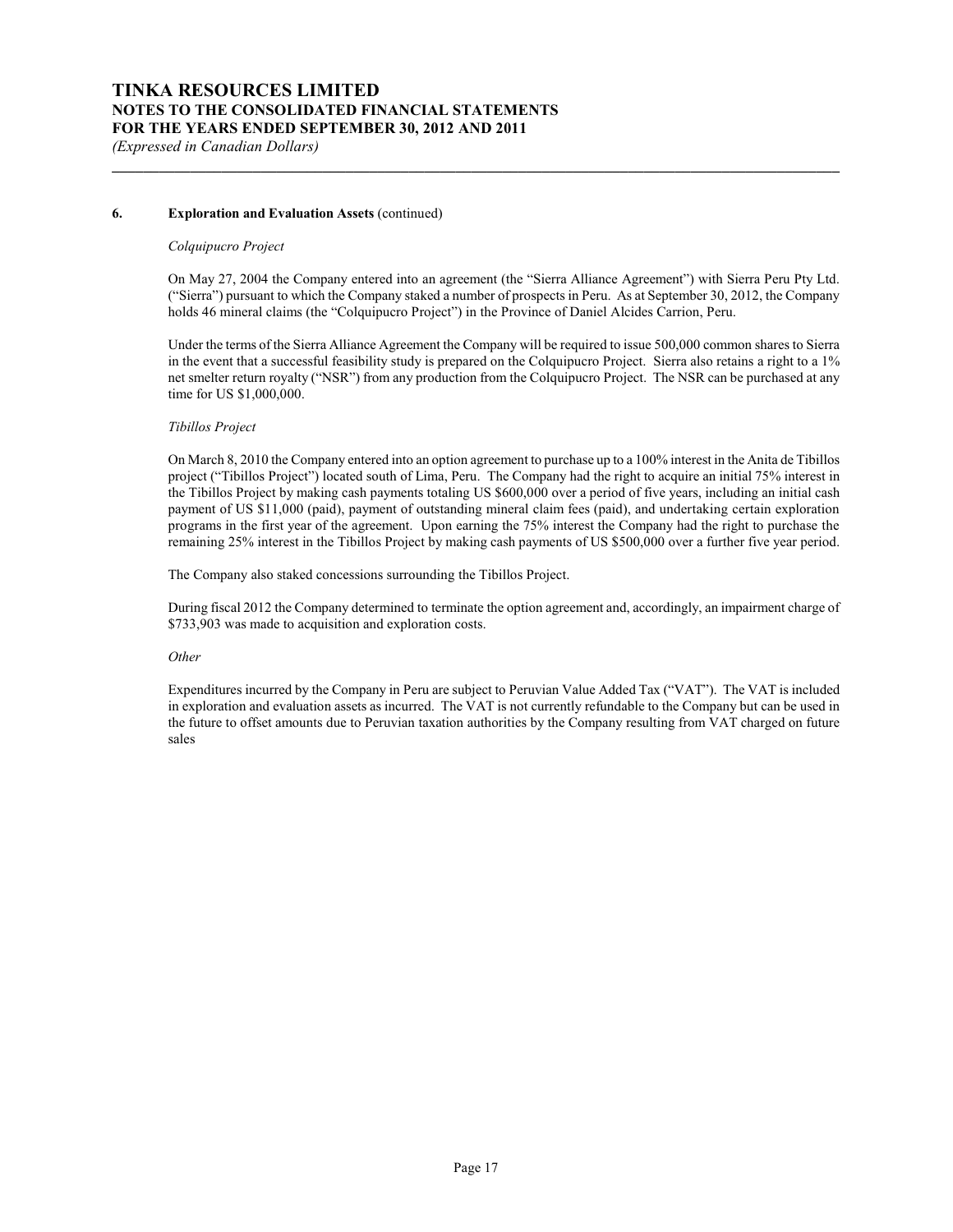#### **7. Share Capital**

#### (a) *Authorized Share Capital*

As at September 30, 2012 the Company's authorized share capital consisted of an unlimited number of common shares without par value. All issued common shares are fully paid.

**\_\_\_\_\_\_\_\_\_\_\_\_\_\_\_\_\_\_\_\_\_\_\_\_\_\_\_\_\_\_\_\_\_\_\_\_\_\_\_\_\_\_\_\_\_\_\_\_\_\_\_\_\_\_\_\_\_\_\_\_\_\_\_\_\_\_\_\_\_\_\_\_\_\_\_\_\_\_\_\_\_\_\_\_\_\_\_\_\_\_\_\_\_**

#### (b) *Reconciliation of Changes in Share Capital*

| <b>Common shares issued:</b>                                  | <b>Number</b><br>of Shares | Amount     |
|---------------------------------------------------------------|----------------------------|------------|
| <b>Balance at October 1, 2010</b>                             | 40,566,011                 | 9,599,417  |
| Shares issued for cash:                                       |                            |            |
| Private placement                                             | 7,950,000                  | 2,782,500  |
| Exercise of share options                                     | 842,500                    | 188,250    |
| Exercise of warrants                                          | 16,652,000                 | 2,497,800  |
| Transfer to common shares on exercise of share options        |                            | 111,220    |
| Transfer to common shares on exercise of agent's warrants     |                            | 71,088     |
| Share issue costs                                             |                            | (413, 882) |
| <b>Balance at September 30, 2011</b>                          | 66,010,511                 | 14,836,393 |
| Shares issued for cash:                                       |                            |            |
| Exercise of share options                                     | 1,450,000                  | 176,500    |
| Exercise of warrants                                          | 2,385,000                  | 1,192,500  |
| Exercise of Agent's Option Units                              | 577,388                    | 202,086    |
| Transfer to common shares on exercise of share options        |                            | 129,637    |
| Transfer to common shares on exercise of Agent's Option Units |                            | 72,402     |
| <b>Balance at September 30, 2012</b>                          | 70,422,899                 | 16,609,518 |

During fiscal 2011 the Company completed a private placement financing totalling 7,950,000 units at \$0.35 per unit for gross proceeds of \$2,782,500 as follows:

- (i) 1,350,000 units on a non-brokered basis. Each unit consisted of one common share and one warrant, with each warrant entitling the holder to purchase an additional common share at a price of \$0.50 per share for a period of one year, expiring July 8, 2012; and
- (ii) 6,600,000 units on a brokered basis. Each unit consisted of one common share and one warrant, with each warrant entitling the holder to purchase an additional common share at a price of \$0.50 per share for a period of one year, expiring July 8, 2012. The Company paid the agent a commission of \$184,800 cash and issued 720,000 agent units ("Agent's Option Units"). The Company also paid the agent a corporate finance fee of \$41,800. The Agent's Option Units entitles the agent to purchase 720,000 units at an exercise price of \$0.35 per unit for a period of one year, expiring July 8, 2012. The exercise price and termof the underlying warrants to the units issuable upon the exercise of the Agent's Option Units are the same as the warrants issued under the brokered private placement. The fair value of the Agent's Options Units has been estimated using the Black-Scholes option pricing model.

The assumptions used were: dividend yield - 0%; expected volatility - 91.99%; a risk-free interest rate of 1.19%; and an expected life of 12 months. The value assigned to the underlying Agent's Options Units was \$90,285.

577,388 Agent's Option Units were exercised during fiscal 2012 and the remaining 143,612 Agent's Options Units expired on July 8, 2012.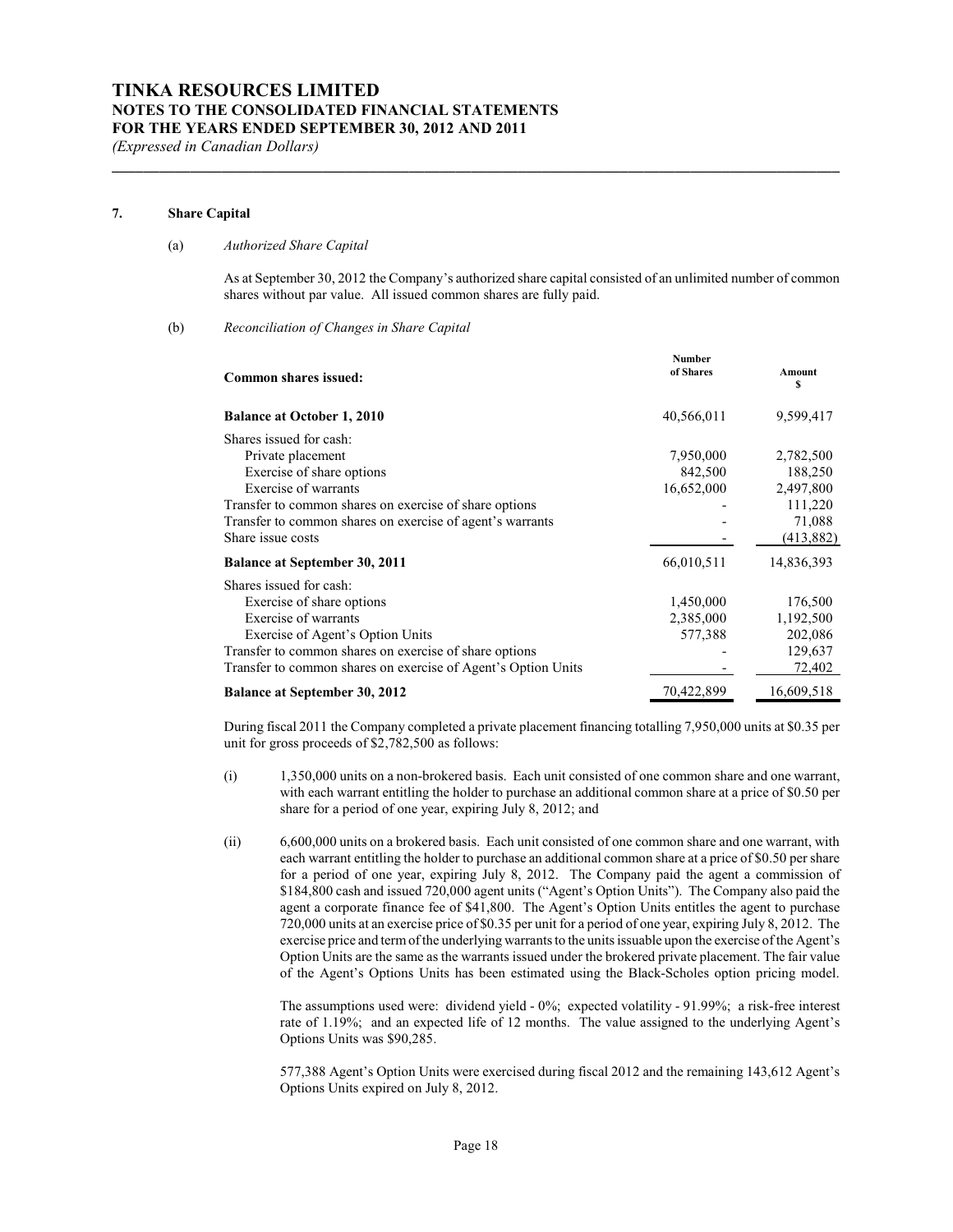#### **7. Share Capital** (continued)

The Company incurred \$96,997 for legal and filing costs associated with the private placements.

**\_\_\_\_\_\_\_\_\_\_\_\_\_\_\_\_\_\_\_\_\_\_\_\_\_\_\_\_\_\_\_\_\_\_\_\_\_\_\_\_\_\_\_\_\_\_\_\_\_\_\_\_\_\_\_\_\_\_\_\_\_\_\_\_\_\_\_\_\_\_\_\_\_\_\_\_\_\_\_\_\_\_\_\_\_\_\_\_\_\_\_\_\_**

#### (c) *Warrants*

A summary of the number of common shares reserved pursuant to the Company's outstanding warrants at September 30, 2012 and 2011 and the changes for the years ended on those dates is as follows:

|                            |               | 2012                                                  |               | 2011                                                  |  |  |
|----------------------------|---------------|-------------------------------------------------------|---------------|-------------------------------------------------------|--|--|
|                            | <b>Number</b> | Weighted<br>Average<br><b>Exercise</b><br>Price<br>\$ | <b>Number</b> | Weighted<br>Average<br><b>Exercise</b><br>Price<br>\$ |  |  |
| Balance, beginning of year | 7,950,000     | 0.50                                                  | 16,652,000    | 0.15                                                  |  |  |
| Issued                     | 577,388       | 0.50                                                  | 7,950,000     | 0.50                                                  |  |  |
| Exercised                  | (2,385,000)   | 0.50                                                  | (16,652,000)  | 0.15                                                  |  |  |
| Expired                    | (6,142,388)   | 0.50                                                  |               | $\overline{\phantom{a}}$                              |  |  |
| Balance, end of year       |               | $\overline{\phantom{0}}$                              | 7,950,000     | 0.50                                                  |  |  |

The weighted average share price on warrants exercised during fiscal 2012 was \$0.54 (2011 - \$0.46) per share.

There were no common shares reserved for warrants as at September 30, 2012. The weighted average remaining contractual life of the outstanding warrants at September 30, 2011 was 0.79 years.

#### (d) *Share Option Plan*

The Company has established a rolling share option plan (the "Plan"), in which the maximum number of common shares which can be reserved for issuance under the Plan is 10% of the issued and outstanding shares of the Company. The minimum exercise price of the options is set at the Company's closing share price on the day before the grant date, less allowable discounts. Options granted may be subject to vesting provisions as determined by the Board of Directors and have a maximum term of five years.

During fiscal 2012 the Company granted stock options to directors, employees and consultants to purchase 3,280,000 (2011 - 860,000) common shares and recorded compensation expense of \$1,121,057 (2011 - \$254,363). During fiscal 2011 the Company also recorded stock-based compensation of \$8,556 on the vesting of stock options which were previously granted.

The fair value of share options granted and vested during fiscal 2012 and 2011 is estimated using the Black-Scholes option pricing model using the following assumptions:

|                          | 2012                 | 2011                  |
|--------------------------|----------------------|-----------------------|
| Risk-free interest rate  | $0.98\% - 1.42\%$    | $1.43\% - 1.97\%$     |
| Estimated volatility     | $82.06\% - 133.47\%$ | $113.74\% - 158.99\%$ |
| Expected life            | 3 years              | 2 years - 3 years     |
| Expected dividend yield  | $0\%$                | $0\%$                 |
| Expected forfeiture rate | $0\%$                | $0\%$                 |

The weighted average fair value of all share options granted and vested, using the Black-Scholes option pricing model, during fiscal 2012 was \$0.36 (2011 - \$0.28) per option.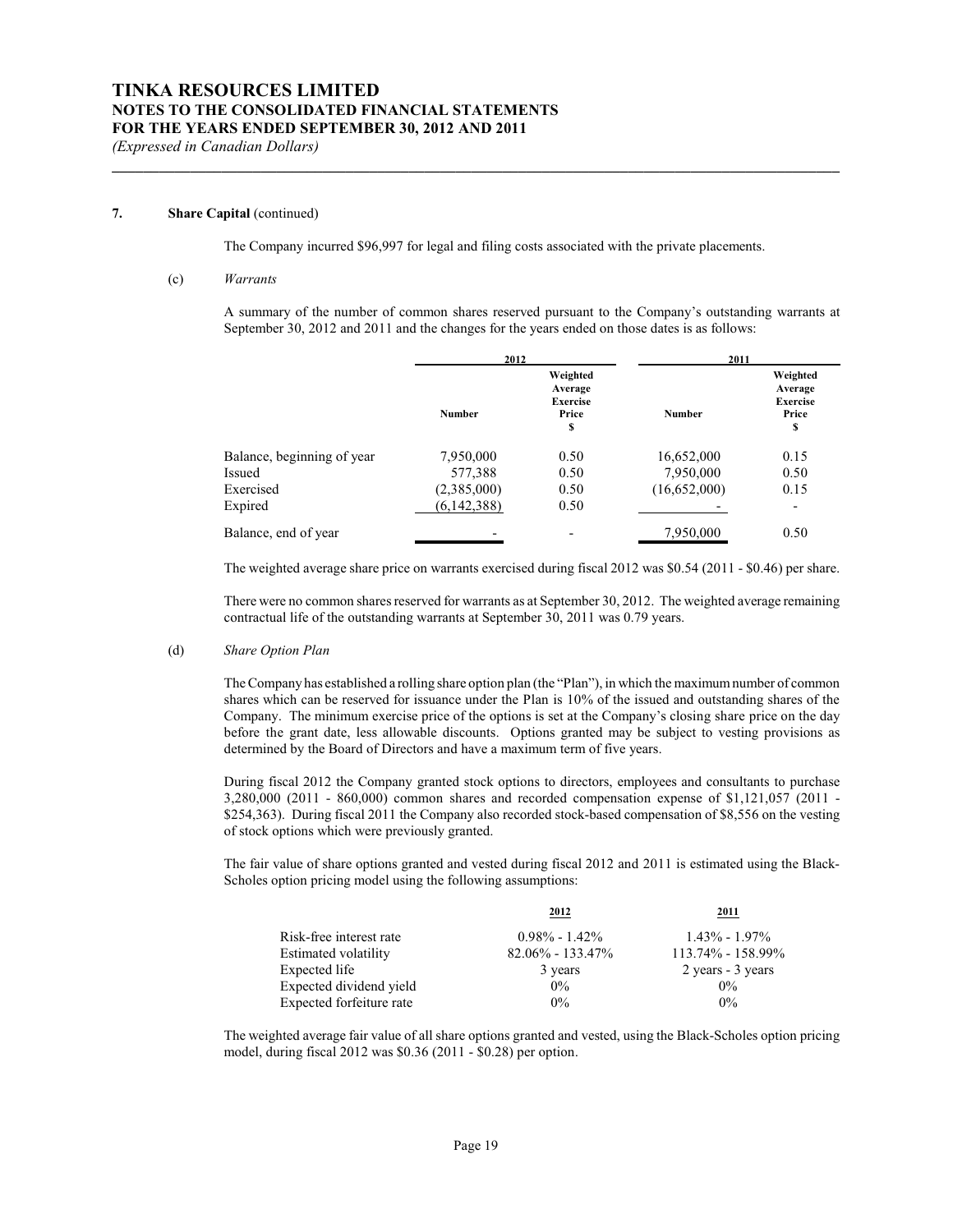#### **7. Share Capital** (continued)

Option-pricing models require the use of estimates and assumptions including the expected volatility. Changes in the underlying assumptions can materially affect the fair value estimates and, therefore, existing models do not necessarily provide reliable measure of the fair value of the Company's share options.

**\_\_\_\_\_\_\_\_\_\_\_\_\_\_\_\_\_\_\_\_\_\_\_\_\_\_\_\_\_\_\_\_\_\_\_\_\_\_\_\_\_\_\_\_\_\_\_\_\_\_\_\_\_\_\_\_\_\_\_\_\_\_\_\_\_\_\_\_\_\_\_\_\_\_\_\_\_\_\_\_\_\_\_\_\_\_\_\_\_\_\_\_\_**

A summary of the Company'sshare options at September 30, 2012 and 2011 and the changes for the years ended on those dates, is as follows:

|                            |                                            | 2012                                               |                                            | 2011                                              |
|----------------------------|--------------------------------------------|----------------------------------------------------|--------------------------------------------|---------------------------------------------------|
|                            | Number of<br><b>Options</b><br>Outstanding | Weighted<br><b>Average Exercise</b><br>Price<br>\$ | Number of<br><b>Options</b><br>Outstanding | Weighted<br><b>Average Exercise</b><br>Price<br>s |
| Balance, beginning of year | 3,250,000                                  | 0.21                                               | 3,232,500                                  | 0.16                                              |
| Granted                    | 3,280,000                                  | 0.51                                               | 860,000                                    | 0.41                                              |
| Exercised                  | (1,450,000)                                | 0.12                                               | (842,500)                                  | 0.22                                              |
| Balance, end of year       | 5,080,000                                  | 0.43                                               | 3,250,000                                  | 0.21                                              |

The following table summarizes information about the share options outstanding and exercisable at September 30, 2012:

| <b>Number</b> | Number             |                            |                    |
|---------------|--------------------|----------------------------|--------------------|
| Outstanding   | <b>Exercisable</b> | <b>Exercise Price</b><br>S | <b>Expiry Date</b> |
| 940,000       | 940,000            | 0.15                       | January 26, 2013   |
| 80,000        | 80,000             | 0.27                       | January 28, 2014   |
| 120,000       | 120,000            | 0.27                       | February 7, 2014   |
| 660,000       | 660,000            | 0.45                       | March 3, 2014      |
| 350,000       | 175,000            | 0.43                       | January 23, 2015   |
| 1,200,000     | 1,200,000          | 0.55                       | January 26, 2015   |
| 1,600,000     | 1,600,000          | 0.50                       | August 3, 2015     |
| 30,000        | 30,000             | 0.50                       | September 20, 2015 |
| 100,000       | 100,000            | 0.58                       | September 28, 2015 |
| 5,080,000     | 4.905.000          |                            |                    |

The weighted average share price on share options exercised during fiscal 2012 was \$0.43 (2011 - \$0.48) per share.

The weighted average remaining contractual life of the outstanding share options at September 30 2012 is 1.89 (2011 - 1.28) years.

<sup>(</sup>e) See also Note 13.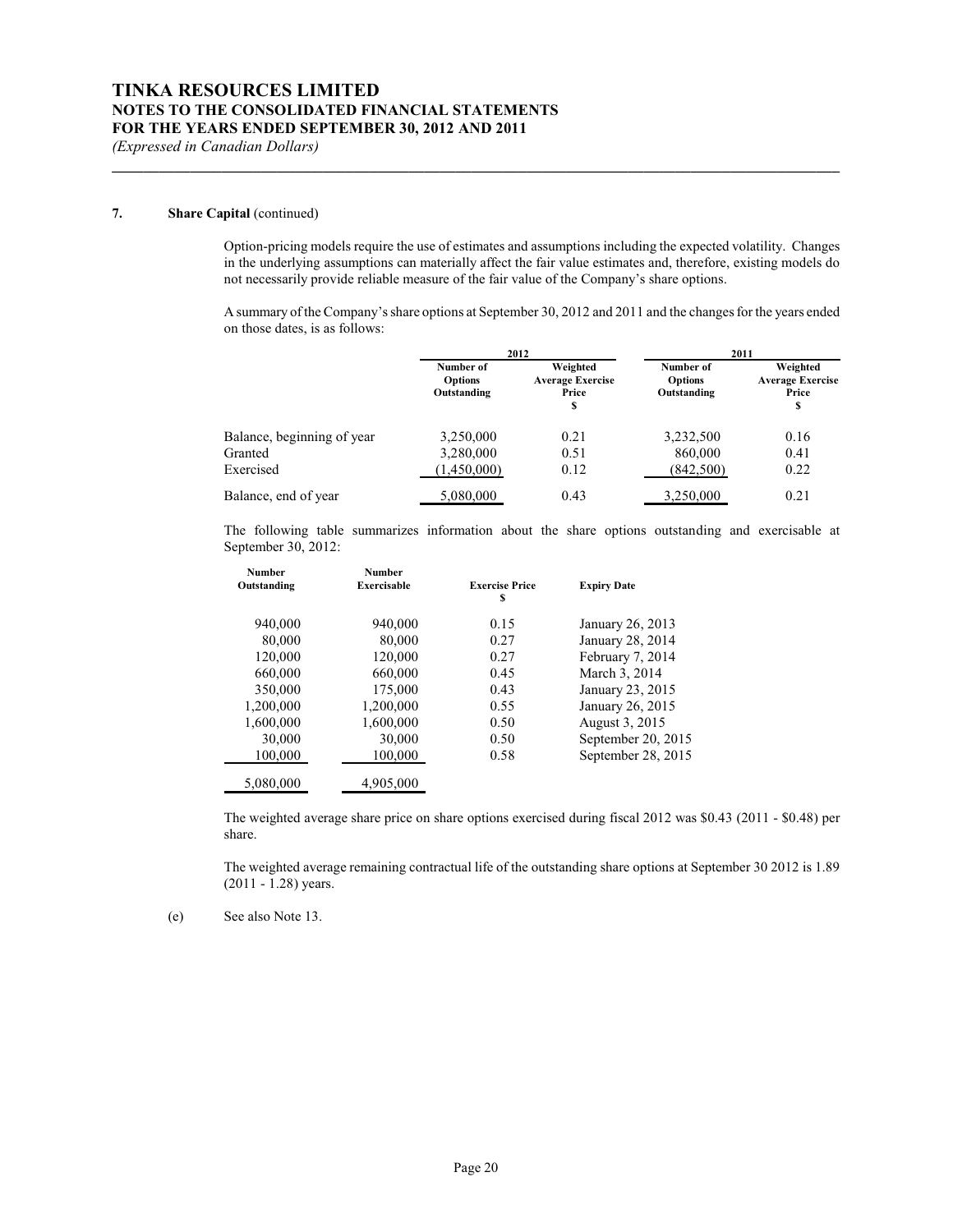#### **8. Related Party Disclosures**

A number of key management personnel, or their related parties, hold positions in other entities that result in them having control or significant influence over the financial or operating policies of those entities. Certain of these entities transacted with the Company during the reporting period.

**\_\_\_\_\_\_\_\_\_\_\_\_\_\_\_\_\_\_\_\_\_\_\_\_\_\_\_\_\_\_\_\_\_\_\_\_\_\_\_\_\_\_\_\_\_\_\_\_\_\_\_\_\_\_\_\_\_\_\_\_\_\_\_\_\_\_\_\_\_\_\_\_\_\_\_\_\_\_\_\_\_\_\_\_\_\_\_\_\_\_\_\_\_**

#### (a) *Transactions with Key Management Personnel*

During fiscal 2012 and 2011 the following amounts were incurred with respect to the Company's Chief Executive Officer and Chief Financial Officer ("CFO"):

|                          | 2012<br>\$ | 2011<br>S |
|--------------------------|------------|-----------|
| Management fees          | 96,000     | 96,000    |
| Professional fees        | 6,000      | 6,000     |
| Share-based compensation | 426,492    | 93,647    |
|                          | 528,492    | 195,647   |

As at September 30, 2012, \$8,500 (2011 - \$1,000) remained unpaid and has been included in accounts payable and accrued liabilities.

#### (b) *Transactions with Other Related Parties*

During fiscal 2012 and 2011 the following amounts were incurred with respect to other officers and directors:

|                          | 2012<br>s | 2011<br>\$ |
|--------------------------|-----------|------------|
| Professional fees        | 12,000    | 12,000     |
| Share-based compensation | 342,244   | 62.432     |
|                          | 354,244   | 74.432     |

In addition, during fiscal 2012 the Company incurred a total of \$33,300 (2011 - \$33,900) with Chase Management Ltd. ("Chase"), a private corporation owned by the CFO of the Company, for accounting and administrative services provided by Chase personnel, excluding the CFO, and for rent.

As at September 30, 2012, \$5,900 (2011 - \$10,100) remained unpaid and has been included in accounts payable and accrued liabilities.

(c) During fiscal 2012 the Company reimbursed \$2,639 (2011 - \$8,656) to a public company with certain common directors for shared office and other costs.

As at September 30, 2012, \$1,190 (2011 - \$nil) remained unpaid and has been included in accounts payable and accrued liabilities.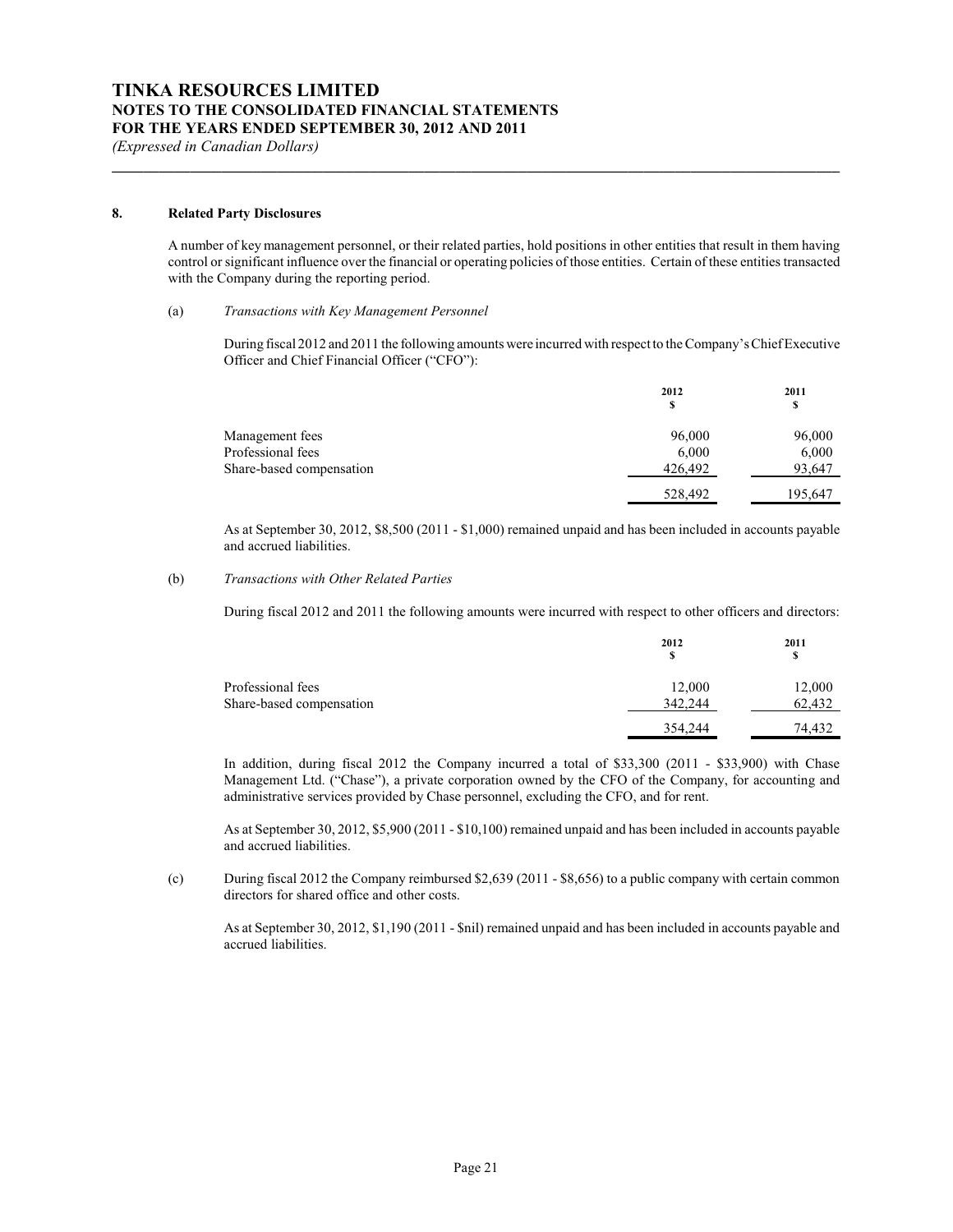#### **9. Income Taxes**

The income tax effects of temporary differences and unused tax losses that give rise to significant components of deferred income tax assets and liabilities are as follows:

**\_\_\_\_\_\_\_\_\_\_\_\_\_\_\_\_\_\_\_\_\_\_\_\_\_\_\_\_\_\_\_\_\_\_\_\_\_\_\_\_\_\_\_\_\_\_\_\_\_\_\_\_\_\_\_\_\_\_\_\_\_\_\_\_\_\_\_\_\_\_\_\_\_\_\_\_\_\_\_\_\_\_\_\_\_\_\_\_\_\_\_\_\_**

|                                                                            | 2012<br>S   | 2011<br>s  |
|----------------------------------------------------------------------------|-------------|------------|
| Deferred income tax assets (liabilities):                                  |             |            |
| Losses available for future periods                                        | 1,951,400   | 1,424,800  |
| Tax basis of property, plant and equipment in excess of net book value     | 4.300       | 3,900      |
| Net book value of exploration and evaluation assets in excess of tax basis | (1,247,600) | (628,700)  |
| Other                                                                      | 57,300      | 79,800     |
|                                                                            | 765,400     | 879,800    |
| Valuation allowance for deferred income tax assets                         | (765, 400)  | (879, 800) |
|                                                                            |             |            |

The recovery of income taxes shown in the statements of comprehensive loss and deficit differ from the amounts obtained by applying statutory rates to the loss before provision for income taxes due to the following:

|                                                         | 2011<br>э | 2010<br>\$ |
|---------------------------------------------------------|-----------|------------|
| Income tax rate reconciliation                          |           |            |
| Combined federal and provincial income tax rate         | 25.375%   | 27.0%      |
| Expected income tax recovery                            | (683,900) | (214,300)  |
| Permanent differences                                   | 299,600   | 49,200     |
| Effect of income tax rate changes                       | 58,400    | 58,400     |
| Effect of different income tax rates in Peru and Canada | 1,900     | 4,100      |
| Change in valuation allowance                           | 324,000   | 102,600    |
|                                                         |           |            |

As at September 30, 2012 the Company has non-capital losses of approximately \$3,228,100 and tax pools of approximately \$248,700 carried forward for Canadian income tax purposes and are available to reduce Canadian taxable income in future years. The non-capital losses expire commencing 2014 through 2032. The tax pools can be carried forward indefinitely.

The Company also has non-capital losses of approximately \$3,815,000 for Peruvian income tax purposes, which are available for application against future taxable income. These non-capital losses expire commencing December 31, 2012 through December 31, 2017.

Future income tax benefits which may arise as a result of these losses have not been recognized in the financial statements as their realization is unlikely.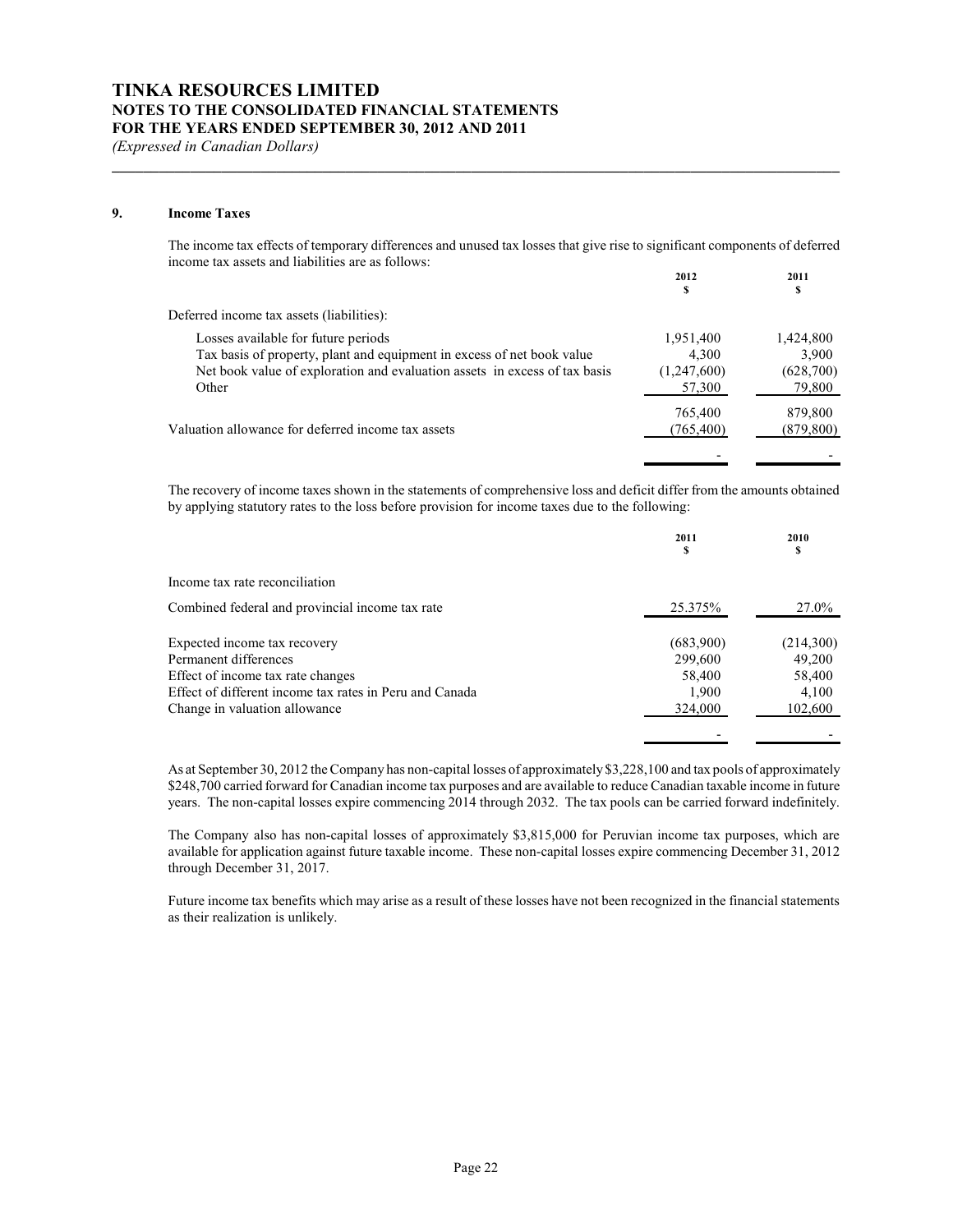#### **10. Segmented Information**

Substantially all of the Company's operations are in one industry, the exploration for precious metals. Management reviews the financial results according to expenditures by property. As at September 30, 2012 the Company's mineral properties are located in Peru and its corporate assets are located in Canada. The Company is in the exploration stage and, accordingly, has no reportable segment revenues or operating results.

**\_\_\_\_\_\_\_\_\_\_\_\_\_\_\_\_\_\_\_\_\_\_\_\_\_\_\_\_\_\_\_\_\_\_\_\_\_\_\_\_\_\_\_\_\_\_\_\_\_\_\_\_\_\_\_\_\_\_\_\_\_\_\_\_\_\_\_\_\_\_\_\_\_\_\_\_\_\_\_\_\_\_\_\_\_\_\_\_\_\_\_\_\_**

|                                   | As at September 30, 2012 |                                                  |                   |  |
|-----------------------------------|--------------------------|--------------------------------------------------|-------------------|--|
|                                   | Corporate<br>Canada<br>S | Mineral<br><b>Operations</b><br>Peru<br>\$       | Total<br>S        |  |
| Current assets                    | 2,020,452                | 238,346                                          | 2,258,798         |  |
| Exploration and evaluation assets |                          | 5,469,838                                        | 5,469,838         |  |
| Property, plant and equipment     | 2,435                    | 63,523                                           | 65,958            |  |
|                                   | 2,022,887                | 5,771,707                                        | 7,794,594         |  |
|                                   | As at September 30, 2011 |                                                  |                   |  |
|                                   | Corporate<br>Canada<br>S | <b>Mineral</b><br><b>Operations</b><br>Peru<br>S | <b>Total</b><br>s |  |
| Current assets                    | 4,294,781                | 267,663                                          | 4,562,444         |  |
| Exploration and evaluation assets |                          | 3,100,289                                        | 3,100,289         |  |
| Property, plant and equipment     | 3,976                    | 65,705                                           | 69,681            |  |
|                                   | 4,298,757                | 3,433,657                                        | 7,732,414         |  |

#### **11. Financial Instruments and Risk Management**

#### *Categories of Financial Assets and Financial Liabilities*

Financial instruments are classified into one of the following four categories: fair value through profit or loss ("FVTPL"); held-to-maturity investments; loans and receivables; and available-for-sale. The carrying values of the Company's financial instruments are classified into the following categories:

| <b>Financial Instrument</b>              | Category              | September 30,<br>2012 | September 30,<br>2011 |
|------------------------------------------|-----------------------|-----------------------|-----------------------|
| Cash                                     | <b>FVTPL</b>          | 2,220,006             | 4.475.807             |
| Amounts receivable                       | Loans and receivables | 11.520                | 41,026                |
| Accounts payable and accrued liabilities | Other liabilities     | (123.650)             | (58, 277)             |

The Company's financial instruments recorded at fair value require disclosure about how the fair value was determined based on significant levels of inputs described in the following hierarchy:

- Level 1 Quoted prices are available in active markets for identical assets or liabilities as of the reporting date. Active markets are those in which transactions occur in sufficient frequency and value to provide pricing information on an ongoing basis.
- Level 2 Pricing inputs are other than quoted prices in active markets included in Level 1. Prices in Level 2 are either directly or indirectly observable as of the reporting date. Level 2 valuations are based on inputs including quoted forward prices for commodities, time value and volatility factors, which can be substantially observed or corroborated in the market place.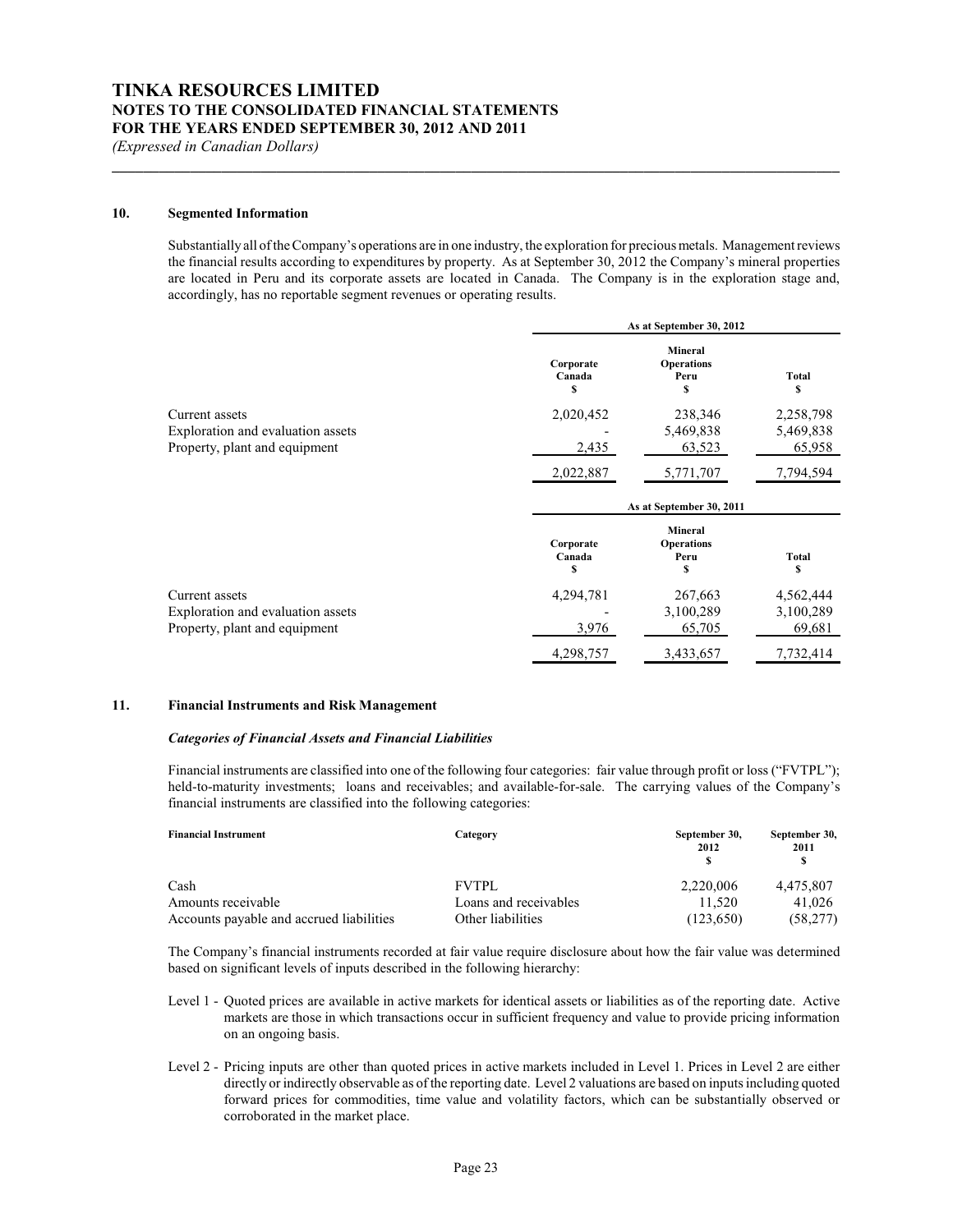#### **11. Financial Instruments and Risk Management** (continued)

Level 3 - Valuations in this level are those with inputs for the asset or liability that are not based on observable market data.

The recorded amounts for cash, amounts receivable and accounts payable and accrued liabilities approximate their fair value due to their short-term nature. The Company's fair value of cash under the fair value hierarchy is measured using Level 1 inputs.

The Company's risk exposures and the impact on the Company's financial instruments are summarized below:

**\_\_\_\_\_\_\_\_\_\_\_\_\_\_\_\_\_\_\_\_\_\_\_\_\_\_\_\_\_\_\_\_\_\_\_\_\_\_\_\_\_\_\_\_\_\_\_\_\_\_\_\_\_\_\_\_\_\_\_\_\_\_\_\_\_\_\_\_\_\_\_\_\_\_\_\_\_\_\_\_\_\_\_\_\_\_\_\_\_\_\_\_\_**

#### *Credit Risk*

Credit risk is the risk of loss associated with a counterparty's inability to fulfill its payment obligations. The Company's credit risk is primarily attributable to cash and amounts receivable. Management believes that the credit risk concentration with respect to financial instruments included in cash and amounts receivable is remote.

#### *Liquidity Risk*

Liquidity risk is the risk that the Company will not have the resources to meet its obligations as they fall due. The Company manages this risk by closelymonitoring cash forecasts and managing resources to ensure that it will have sufficient liquidity to meet its obligations. All of the Company's financial liabilities are classified as current and are anticipated to mature within the next fiscal period. The following table is based on the contractual maturity dates of financial assets and the earliest date on which the Company can be required to settle financial liabilities.

|                                          | Contractual Maturity Analysis at September 30, 2012 |                                |                       |                          |            |
|------------------------------------------|-----------------------------------------------------|--------------------------------|-----------------------|--------------------------|------------|
|                                          | Less than<br>3 Months                               | $3 - 12$<br><b>Months</b><br>S | $1 - 5$<br>Years<br>S | Over<br>5 Years          | Total      |
| Cash                                     | 2,220,006                                           |                                |                       | $\overline{\phantom{a}}$ | 2,220,006  |
| Amounts receivable                       | 11,520                                              |                                |                       | ٠                        | 11,520     |
| Accounts payable and accrued liabilities | (123, 650)                                          |                                |                       | ٠                        | (123, 650) |

|                                          | Contractual Maturity Analysis at September 30, 2011 |                                 |                       |                          |            |
|------------------------------------------|-----------------------------------------------------|---------------------------------|-----------------------|--------------------------|------------|
|                                          | Less than<br>3 Months<br>s                          | $3 - 12$<br><b>Months</b><br>\$ | $1 - 5$<br>Years<br>S | Over<br>5 Years<br>S     | Total<br>S |
| Cash                                     | 4,475,807                                           | $\overline{\phantom{a}}$        |                       | $\overline{\phantom{a}}$ | 4,475,807  |
| Amounts receivable                       | 41,026                                              |                                 |                       | $\overline{\phantom{a}}$ | 41,026     |
| Accounts payable and accrued liabilities | (58, 277)                                           |                                 |                       | $\overline{\phantom{a}}$ | (58, 277)  |

#### *Market Risk*

Market risk is the risk of loss that may arise from changes in market factors such as interest rates, foreign exchange rates, and commodity and equity prices. These fluctuations may be significant.

#### (a) Interest Rate Risk

The Company is exposed to interest rate risk to the extent that the cash bear floating rates of interest. The interest rate risk on cash and on the Company's obligations are not considered significant.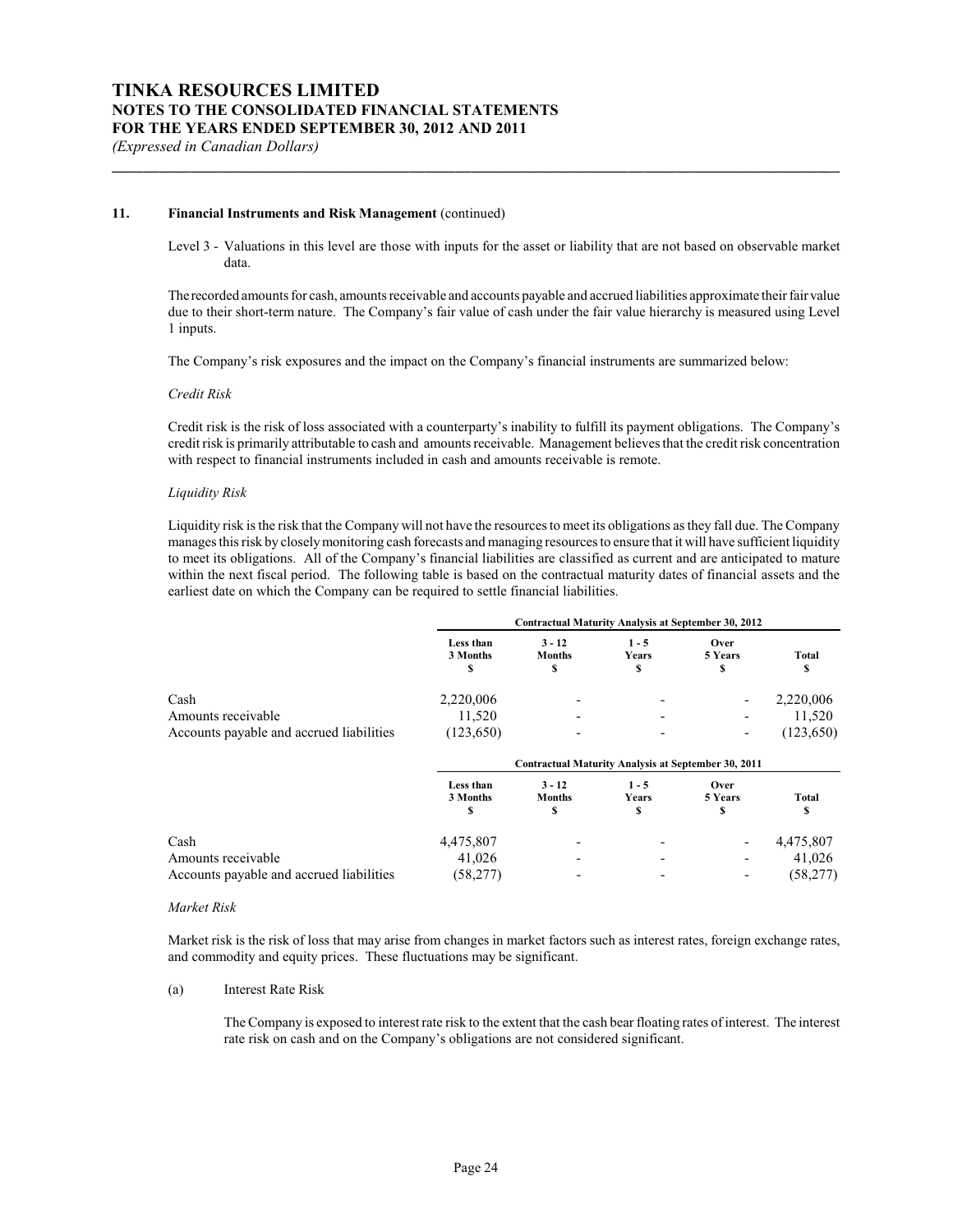#### **11. Financial Instruments and Risk Management** (continued)

#### (b) Foreign Currency Risk

The Company has operations in Canada and Peru which are subject to foreign currency fluctuations. The Company's operating expenses are incurred in Canadian Dollars and Peruvian Neuvo Sols and the fluctuation of the Canadian dollar in relation to other currencies will have an impact upon the profitability of the Company and may also affect the value of the Company's assets and the amount of shareholders' equity. The Company has not entered into any agreements or purchased any instruments to hedge possible currency risks. At September 30, 2012, 1 Canadian Dollar was equal to 2.64 Peruvian Nuevo Sols.

**\_\_\_\_\_\_\_\_\_\_\_\_\_\_\_\_\_\_\_\_\_\_\_\_\_\_\_\_\_\_\_\_\_\_\_\_\_\_\_\_\_\_\_\_\_\_\_\_\_\_\_\_\_\_\_\_\_\_\_\_\_\_\_\_\_\_\_\_\_\_\_\_\_\_\_\_\_\_\_\_\_\_\_\_\_\_\_\_\_\_\_\_\_**

Balances are as follows:

|                                          | Peruvian<br><b>Nuevo Sols</b> | <b>CDN</b> \$<br>Equivalent |
|------------------------------------------|-------------------------------|-----------------------------|
| Cash                                     | 604,495                       | 228,917                     |
| Amounts receivable                       | 1,139                         | 431                         |
| Accounts payable and accrued liabilities | (203, 887)                    | (77,210)                    |
|                                          | 401,747                       | 152,138                     |

Based on the net exposures as of September 30, 2012 and, assuming that all other variables remain constant, a 10% fluctuation on the Canadian Dollar against the Peruvian Nuevo Sol would result in an increase or decrease of approximately \$15,214.

#### *Capital Management*

The Company manages its capital structure and makes adjustments to it, based on the funds available to the Company, in order to support the acquisition and exploration of mineral properties. The Board of Directors does not establish quantitative return on capital criteria for management, but rather relies on the expertise of the Company's management to sustain future development of the business. The Company defines capital that it manages as share capital and cash. The Company will continue to assess new properties and seek to acquire an interest in additional properties if it feels there is sufficient geologic or economic potential and if it has adequate financial resources to do so. Management reviews its capital management approach on an ongoing basis and believes that this approach, given the relative size of the Company, is reasonable.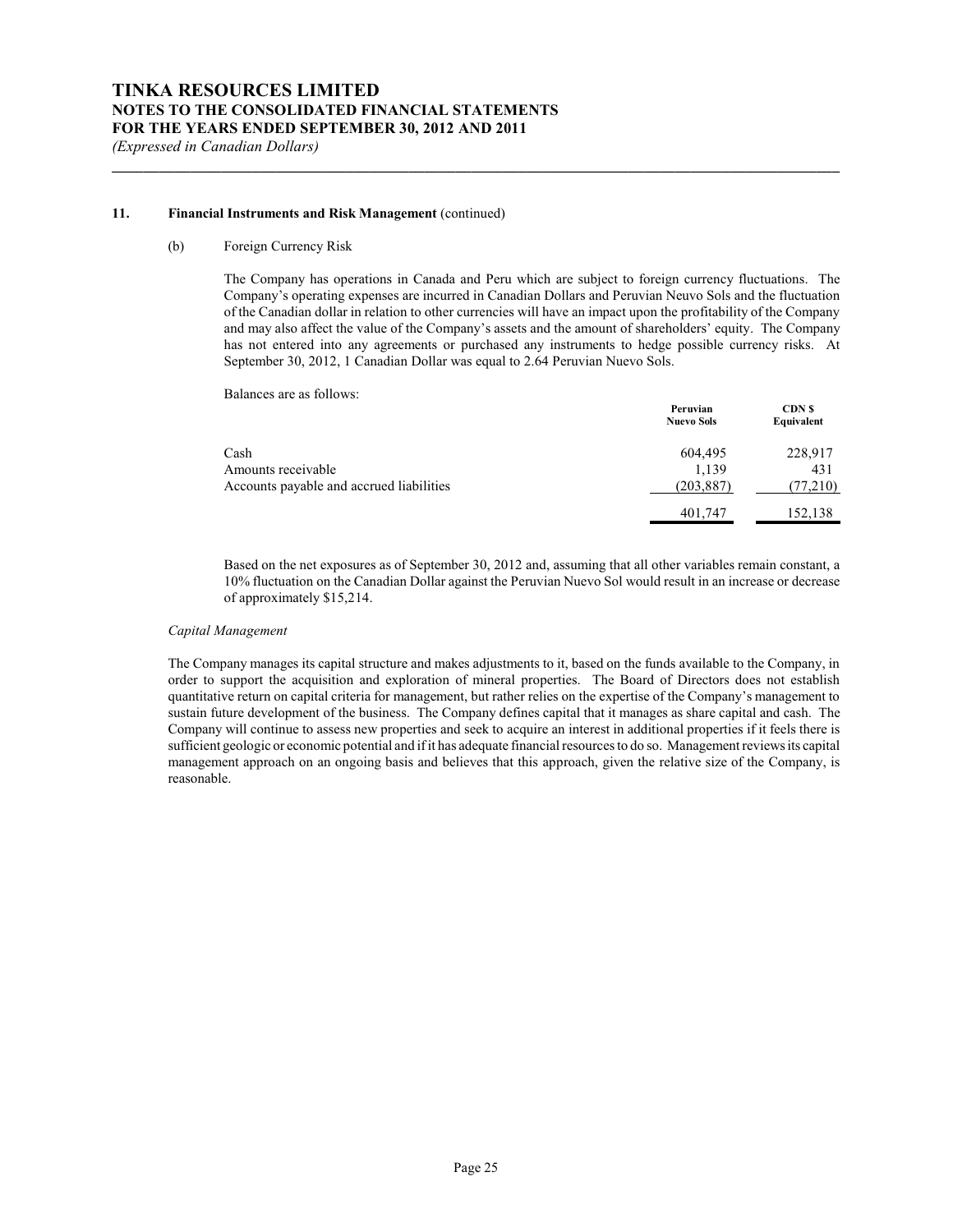#### **12. Supplemental Cash Flow Information**

Non-cash activities conducted by the Company during fiscal 2012 and 2011 are as follows:

**\_\_\_\_\_\_\_\_\_\_\_\_\_\_\_\_\_\_\_\_\_\_\_\_\_\_\_\_\_\_\_\_\_\_\_\_\_\_\_\_\_\_\_\_\_\_\_\_\_\_\_\_\_\_\_\_\_\_\_\_\_\_\_\_\_\_\_\_\_\_\_\_\_\_\_\_\_\_\_\_\_\_\_\_\_\_\_\_\_\_\_\_\_**

|                                                      | 2012<br>\$ | 2011<br>S |
|------------------------------------------------------|------------|-----------|
| Operating activities                                 |            |           |
| Depreciation of property, plant and equipment        | 24,293     | 9,624     |
| Increase in accounts payable and accrued liabilities | 60,124     | 31,617    |
|                                                      | 84,417     | 41,241    |
| Investing activity                                   |            |           |
| Expenditures on exploration and evaluation assets    | (84, 417)  | (41,241)  |
| Financing activities                                 |            |           |
| Transfer on exercise of agent's warrants             |            | 71,088    |
| Transfer on exercise of share options                | 129,637    | 111,220   |
| Transfer on exercise of Agent's Option Units         | 72,402     |           |
| Share-based payment reserves                         | (202, 039) | (92,023)  |
| Share issue costs                                    |            | (90, 285) |
|                                                      |            |           |
|                                                      |            |           |

### **13. Events after the Reporting Period**

Subsequent to September 30, 2012 the Company:

- (i) granted share options to purchase a total of 2,540,000 common shares of the Company at exercise prices ranging from \$0.72 to \$1.10 per share;
- (ii) completed a private placement financing of 3,000,000 units at a price of \$0.75 per unit for gross proceeds of \$2,250,000. Each unit consisted of one common share and one-half of one share purchase warrant. Each whole warrant is exercisable at a price of \$1.00 per common share expiring December 21, 2013. The Company also paid the agent a commission of \$146,850 cash and issued 235,000 agent compensation warrants ("Agent's Compensation Warrants"). The Agent's Compensation Warrants entitles the agent to purchase 235,000 units at an exercise price of \$0.75 per unit for a period of one year, expiring December 21, 2013. The exercise price and term of the underlying warrants to the units issuable upon the exercise of the Agent's Compensation Warrants are the same as the warrants issued under the brokered private placement; and
- (iii) received \$177,000 from exercise of share options and issued 1,020,000 common shares of the Company.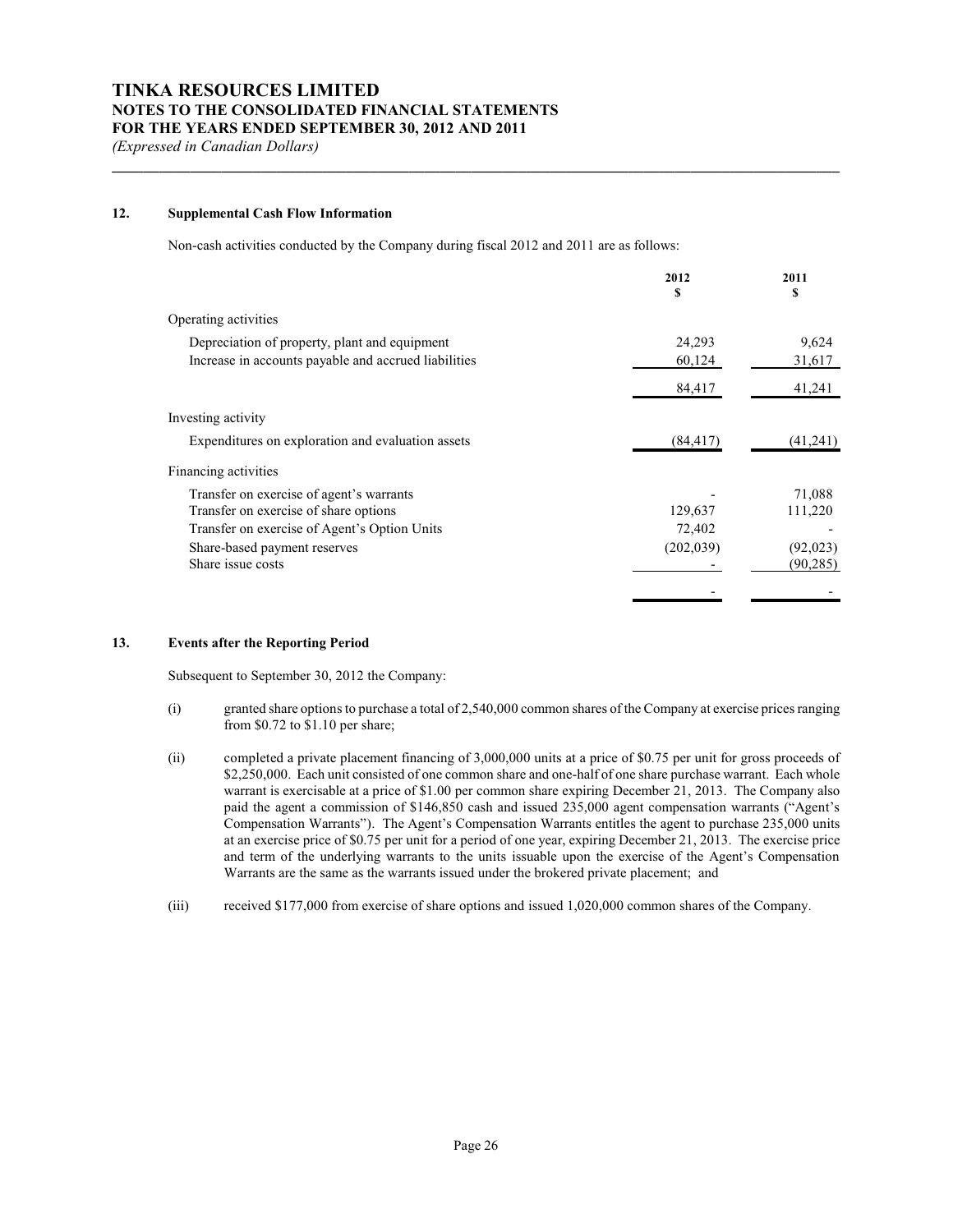#### **14. Transition to IFRS**

The Company's financial statements for the year ending September 30, 2012 will be the first annual financial statements that comply with IFRS and these consolidated financial statements were prepared as described in Note 2, including the application of IFRS 1.

**\_\_\_\_\_\_\_\_\_\_\_\_\_\_\_\_\_\_\_\_\_\_\_\_\_\_\_\_\_\_\_\_\_\_\_\_\_\_\_\_\_\_\_\_\_\_\_\_\_\_\_\_\_\_\_\_\_\_\_\_\_\_\_\_\_\_\_\_\_\_\_\_\_\_\_\_\_\_\_\_\_\_\_\_\_\_\_\_\_\_\_\_\_**

IFRS 1 requires that comparative financial information be provided. As a result, the first date at which the Company has applied IFRS was October 1, 2010 (the "transition date"). IFRS 1 requires first-time adopters to retrospectively apply all effective IFRS standards as of the reporting date, which for the Company will be September 30, 2011. However, it also provides for certain optional exemptions and certain mandatory exceptions for first time IFRS adoption. The Company has applied the following exemptions to its opening statement of financial position dated October 1, 2010:

#### *Business Combinations*

IFRS1 indicates that a first-time adopter may elect not to apply IFRS 3 'Business Combinations' retrospectively to business combinations that occurred before the date of transition to IFRS. The Company has taken advantage of this election and will apply IFRS 3 to business combinations that occur on or after October 1, 2010. There is no adjustment required to the October 1, 2010 statement of financial position on the transition date.

#### *Share-based Payment*

IFRS 1 encourages, but does not require, first-time adopters to apply IFRS 2 Share-based Payment to equity instruments that were granted on or before November 7, 2002, or equity instruments that were granted subsequent to November 7, 2002 and vested before the later of the date of transition to IFRS and January 1, 2005. The Company has elected not to apply IFRS 2 to awards that vested prior to October 1, 2010.

#### *IAS 27 - Consolidated and Separate Financial Statements*

In accordance with IFRS 1, if a company elects to apply IFRS 3 'Business Combinations' retrospectively, IAS 27Consolidated and Separate Financial Statements must also be applied retrospectively. As the Company elected to apply IFRS 3 prospectively, the Company has also elected to apply IAS 27 prospectively.

IFRS 1 also outlines specific guidelines that a first-time adopter must adhere to under certain circumstances. The Company has applied the following guidelines to its opening statement of financial position dated October 1, 2010:

#### *Estimates*

In accordance with IFRS 1, an entity's estimates under IFRS at the date of transition to IFRS must be consistent with estimates made for the same date under previous GAAP, unless there is objective evidence that those estimates were in error. The Company's IFRS estimates as of October 1, 2010 are consistent with its GAAP estimates for the same date.

#### Reconciliations of Canadian GAAP to IFRS

IFRS 1 requires an entity to reconcile equity, comprehensive income and cash flows for prior periods. The Company'sfirst time adoption of IFRS did not have an effect on the total operating, investing and financing cash flows. The following represents the reconciliations from Canadian GAAP to IFRS for the respective periods noted for equity and comprehensive income.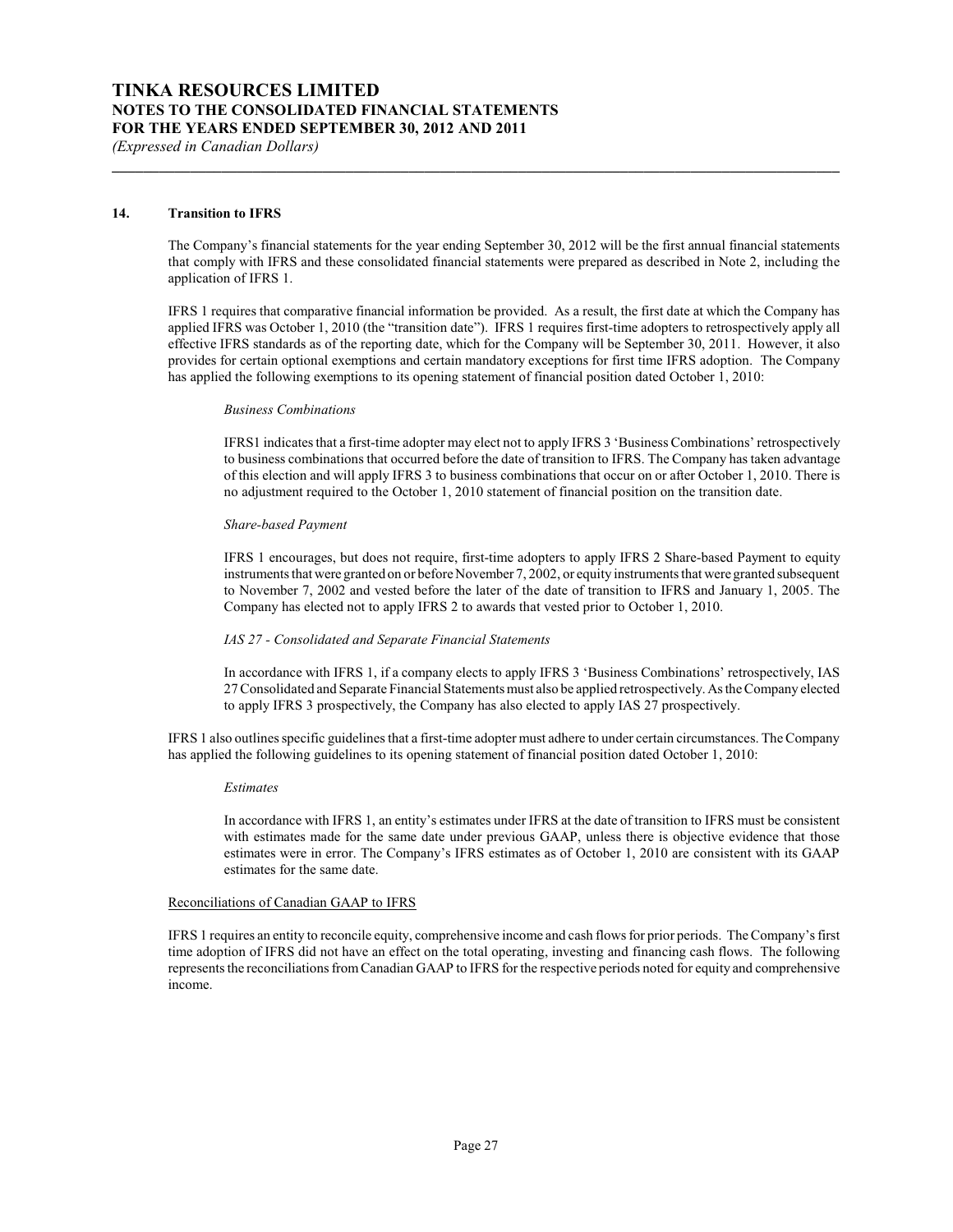*(Expressed in Canadian Dollars)*

### **14. Transition to IFRS** (continued)

# **Reconciliation of Assets, Liabilities and Equity**

|                                                   | As at October 1, 2010         |                                                               |                  |
|---------------------------------------------------|-------------------------------|---------------------------------------------------------------|------------------|
|                                                   | Canadian<br><b>GAAP</b><br>\$ | <b>Effect</b> of<br><b>Transition to</b><br><b>IFRS</b><br>\$ | <b>IFRS</b><br>S |
| <b>ASSETS</b>                                     |                               |                                                               |                  |
| <b>Current assets</b>                             |                               |                                                               |                  |
| Cash                                              | 884,144                       |                                                               | 884,144          |
| Amounts receivable                                | 6,450                         |                                                               | 6,450            |
| Prepaid expenses                                  | 14,754                        |                                                               | 14,754           |
| <b>Total current assets</b>                       | 905,348                       |                                                               | 905,348          |
| <b>Non-current assets</b>                         |                               |                                                               |                  |
| Property, plant and equipment                     | 4,108                         |                                                               | 4,108            |
| Exploration and evaluation assets                 | 2,228,824                     |                                                               | 2,228,824        |
| <b>Total non-current assets</b>                   | 2,232,932                     |                                                               | 2,232,932        |
| <b>TOTAL ASSETS</b>                               | 3,138,280                     |                                                               | 3,138,280        |
| <b>LIABILITIES</b>                                |                               |                                                               |                  |
| <b>Current liabilities</b>                        |                               |                                                               |                  |
| Accounts payable and accrued liabilities          | 91,628                        |                                                               | 91,628           |
| <b>TOTAL LIABILITIES</b>                          | 91,628                        |                                                               | 91,628           |
| <b>SHAREHOLDERS' EQUITY</b>                       |                               |                                                               |                  |
| Share capital                                     | 9,599,417                     |                                                               | 9,599,417        |
| Share-based payments reserve                      | 1,050,477                     | 13,460                                                        | 1,063,937        |
| Deficit                                           | (7,603,242)                   | (13, 460)                                                     | (7,616,702)      |
| <b>TOTAL SHAREHOLDERS' EQUITY</b>                 | 3,046,652                     |                                                               | 3,046,652        |
| <b>TOTAL LIABILITIES AND SHAREHOLDERS' EQUITY</b> | 3,138,280                     |                                                               | 3,138,280        |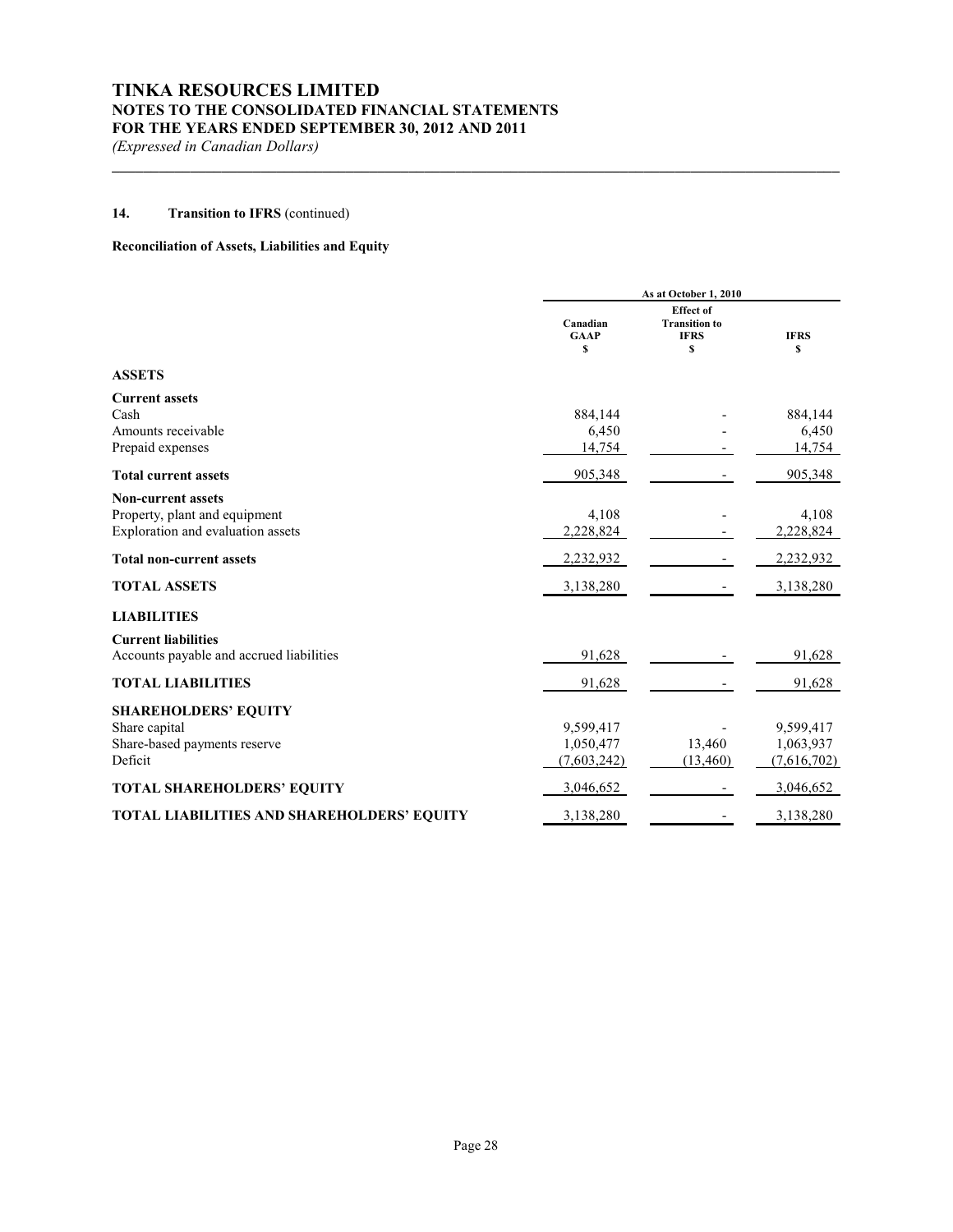*(Expressed in Canadian Dollars)*

### **14. Transition to IFRS** (continued)

# **Reconciliation of Assets, Liabilities and Equity** (continued)

|                                            | As at September 30, 2011      |                                                               |                  |
|--------------------------------------------|-------------------------------|---------------------------------------------------------------|------------------|
|                                            | Canadian<br><b>GAAP</b><br>\$ | <b>Effect</b> of<br><b>Transition to</b><br><b>IFRS</b><br>\$ | <b>IFRS</b><br>S |
| <b>ASSETS</b>                              |                               |                                                               |                  |
| <b>Current assets</b>                      |                               |                                                               |                  |
| Cash                                       | 4,475,807                     |                                                               | 4,475,807        |
| Amounts receivable                         | 41,026                        |                                                               | 41,026           |
| Prepaid expenses                           | 45,611                        |                                                               | 45,611           |
| <b>Total current assets</b>                | 4,562,444                     |                                                               | 4,562,444        |
| <b>Non-current assets</b>                  |                               |                                                               |                  |
| Property, plant and equipment              | 69,681                        |                                                               | 69,681           |
| Exploration and evaluation assets          | 3,100,289                     |                                                               | 3,100,289        |
| <b>Total non-current assets</b>            | 3,169,970                     |                                                               | 3,169,970        |
| <b>TOTAL ASSETS</b>                        | 7,732,414                     |                                                               | 7,732,414        |
| <b>LIABILITIES</b>                         |                               |                                                               |                  |
| <b>Current liabilities</b>                 |                               |                                                               |                  |
| Accounts payable and accrued liabilities   | 58,277                        |                                                               | 58,277           |
| <b>TOTAL LIABILITIES</b>                   | 58,277                        |                                                               | 58,277           |
| <b>SHAREHOLDERS' EQUITY</b>                |                               |                                                               |                  |
| Share capital                              | 14,836,393                    |                                                               | 14,836,393       |
| Share-based payments reserve               | 1,234,833                     |                                                               | 1,234,833        |
| Deficit                                    | (8,397,089)                   |                                                               | (8,397,089)      |
| <b>TOTAL SHAREHOLDERS' EQUITY</b>          | 7,674,137                     |                                                               | 7,674,137        |
| TOTAL LIABILITIES AND SHAREHOLDERS' EQUITY | 7,732,414                     |                                                               | 7,732,414        |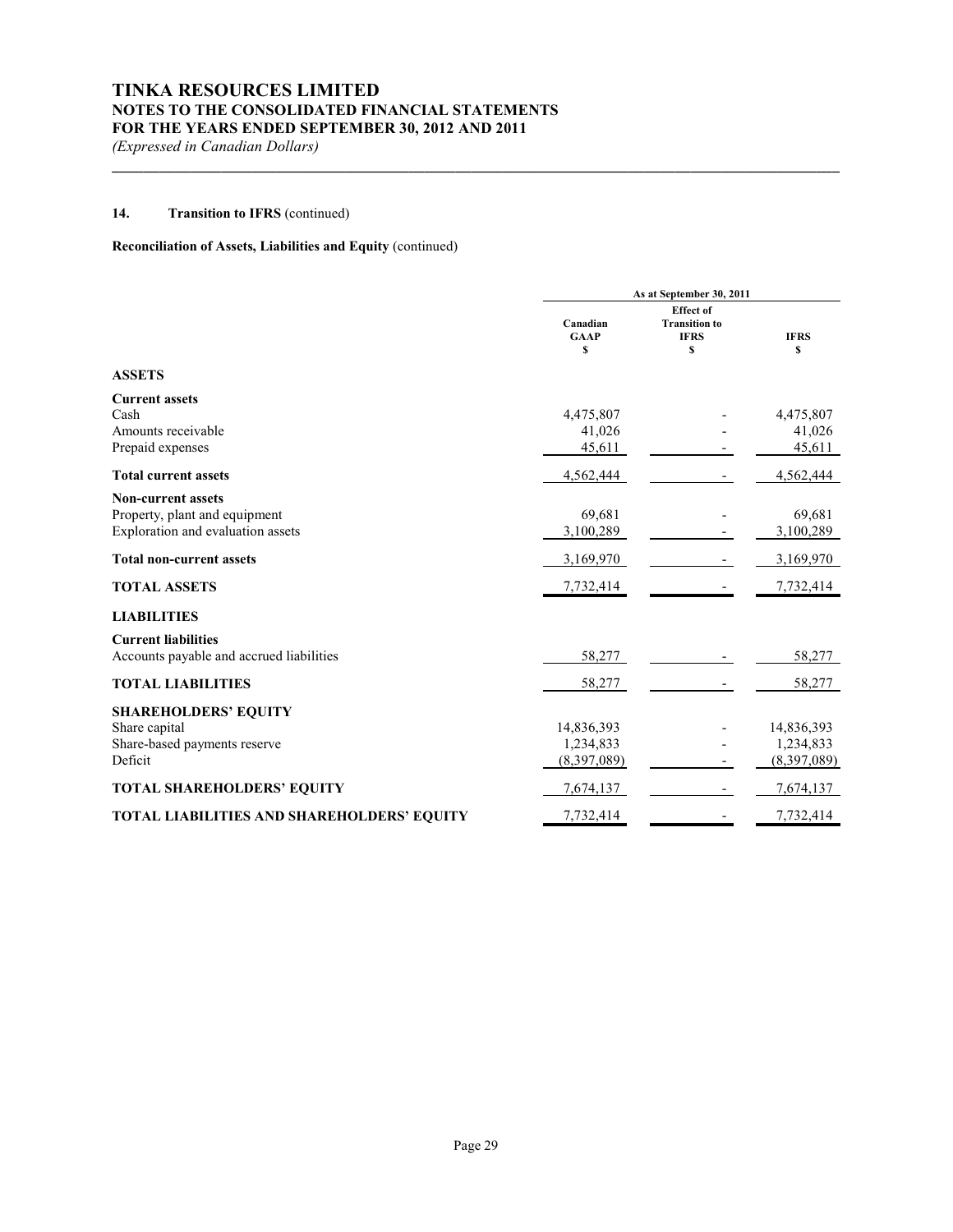*(Expressed in Canadian Dollars)*

### **14. Transition to IFRS** (continued)

|                                               |                               | Year Ended September 30, 2011                                 |                   |  |
|-----------------------------------------------|-------------------------------|---------------------------------------------------------------|-------------------|--|
|                                               | Canadian<br><b>GAAP</b><br>\$ | <b>Effect</b> of<br><b>Transition to</b><br><b>IFRS</b><br>\$ | <b>IFRS</b><br>\$ |  |
| <b>Expenses</b>                               |                               |                                                               |                   |  |
| Accounting and administration                 | 36,281                        |                                                               | 36,281            |  |
| Depreciation of property, plant and equipment | 2,105                         |                                                               | 2,105             |  |
| Audit                                         | 26,778                        |                                                               | 26,778            |  |
| Consulting                                    | 27,979                        |                                                               | 27,979            |  |
| Corporate development                         | 19,747                        |                                                               | 19,747            |  |
| General exploration                           | 38,040                        |                                                               | 38,040            |  |
| Investment conferences                        | 27,809                        |                                                               | 27,809            |  |
| Investor relations                            | 36,000                        |                                                               | 36,000            |  |
| Legal                                         | 4,382                         |                                                               | 4,382             |  |
| Management fees                               | 96,000                        |                                                               | 96,000            |  |
| Office                                        | 16,080                        |                                                               | 16,080            |  |
| Regulatory                                    | 9,663                         |                                                               | 9,663             |  |
| Rent                                          | 35,878                        |                                                               | 35,878            |  |
| Salaries, wages and benefits                  | 136,176                       |                                                               | 136,176           |  |
| Shareholder costs                             | 6,684                         |                                                               | 6,684             |  |
| Share-based compensation                      | 276,379                       | (13, 460)                                                     | 262,919           |  |
| Transfer agent                                | 13,353                        |                                                               | 13,353            |  |
| Travel and related                            | 10,243                        |                                                               | 10,243            |  |
|                                               | 819,577                       | (13, 460)                                                     | 806,117           |  |
| Loss before other items                       | (819, 577)                    | 13,460                                                        | (806, 117)        |  |
| <b>Other items</b>                            |                               |                                                               |                   |  |
| Interest income                               | 8,233                         |                                                               | 8,233             |  |
| Foreign exchange gain                         | 17,497                        |                                                               | 17,497            |  |
|                                               | 25,730                        |                                                               | 25,730            |  |
| Net loss and comprehensive loss for the year  | (793, 847)                    | 13,460                                                        | (780, 387)        |  |